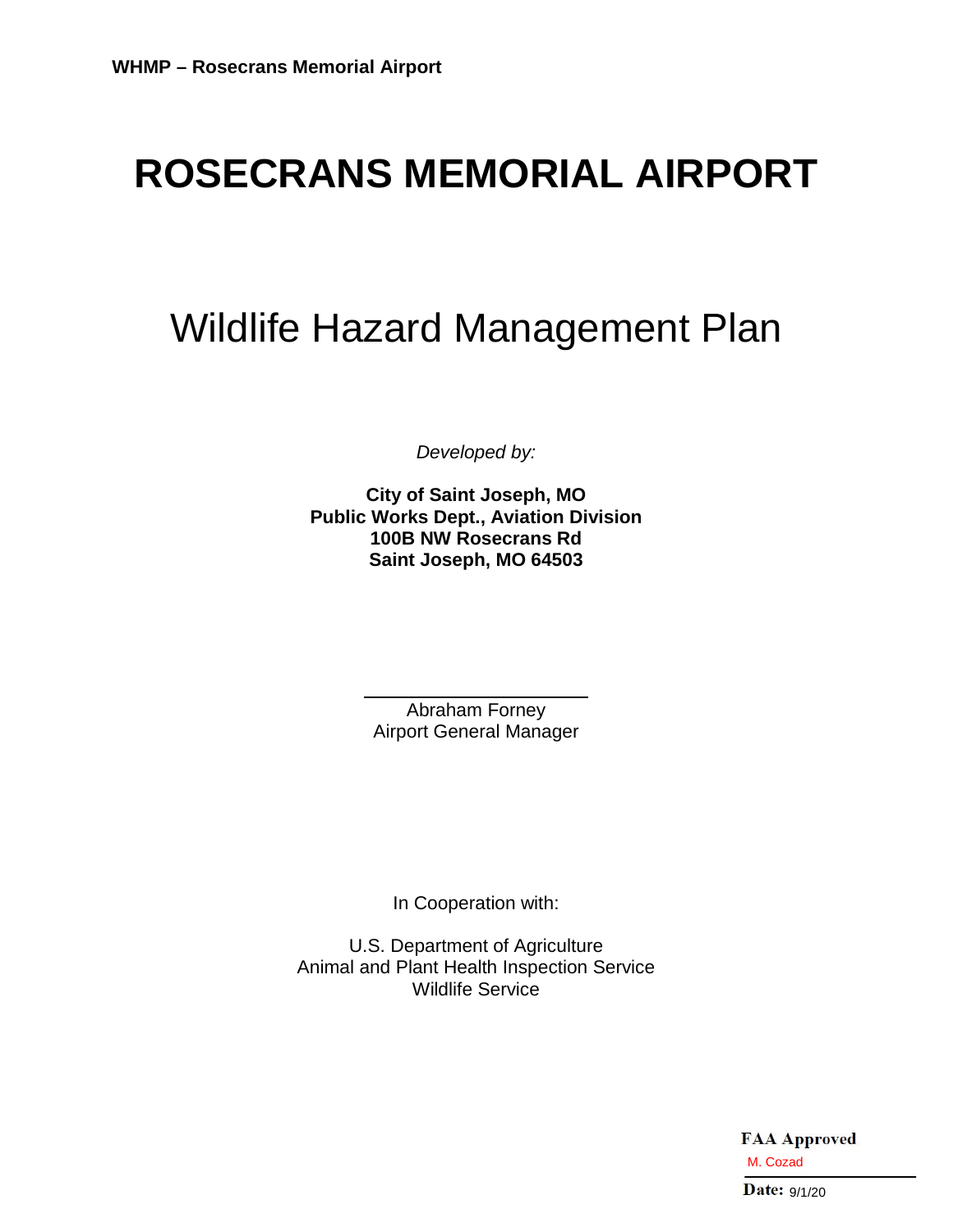# **Table of Contents**

 $\mathbf{i}$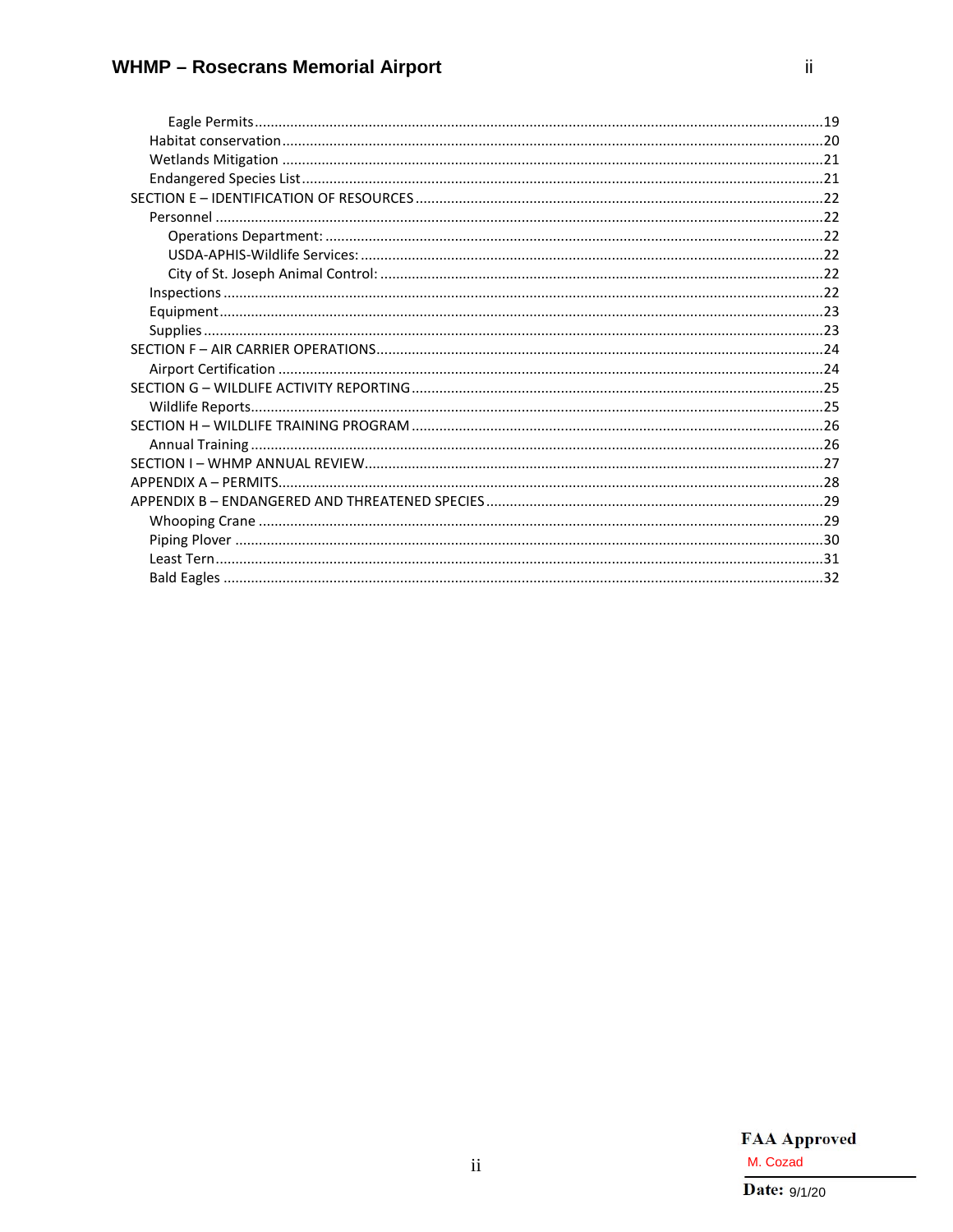<span id="page-3-0"></span>

| <b>ISSUE</b> | <b>REMOVE</b>  |                          | <b>INSERT</b>          |                     |
|--------------|----------------|--------------------------|------------------------|---------------------|
| <b>DATE</b>  | Page/Exhibit # | <b>FAA Approval Date</b> | Page/Exhibit #         | <b>FAA Approval</b> |
|              |                |                          |                        | <b>Date</b>         |
|              |                |                          | <b>All Pages</b>       |                     |
|              |                |                          | 10/                    |                     |
| 2/19/2020    |                |                          | (Completed) to         |                     |
|              |                |                          | fence project          |                     |
|              |                |                          | 11/ paragraph          |                     |
| 2/19/2020    |                |                          | about perimeter        |                     |
|              |                |                          | fence<br>13/adding STJ |                     |
| 2/19/2020    |                |                          | Staff to lethal        |                     |
|              |                |                          | removal list           |                     |
|              |                |                          | 23/ added              |                     |
| 2/19/2020    |                |                          | shotgun/shells         |                     |
|              |                |                          | to list                |                     |
| 4/7/2020     |                |                          | Submitted              |                     |
|              |                |                          | Electronically         |                     |
|              |                |                          | 27/ Insert:            |                     |
| 8/24/2020    |                |                          | consecutive            |                     |
|              |                |                          | calendar               |                     |
|              |                |                          |                        |                     |
|              |                |                          |                        |                     |
|              |                |                          |                        |                     |
|              |                |                          |                        |                     |
|              |                |                          |                        |                     |
|              |                |                          |                        |                     |
|              |                |                          |                        |                     |
|              |                |                          |                        |                     |
|              |                |                          |                        |                     |
|              |                |                          |                        |                     |
|              |                |                          |                        |                     |
|              |                |                          |                        |                     |
|              |                |                          |                        |                     |
|              |                |                          |                        |                     |

# **Record of Revisions**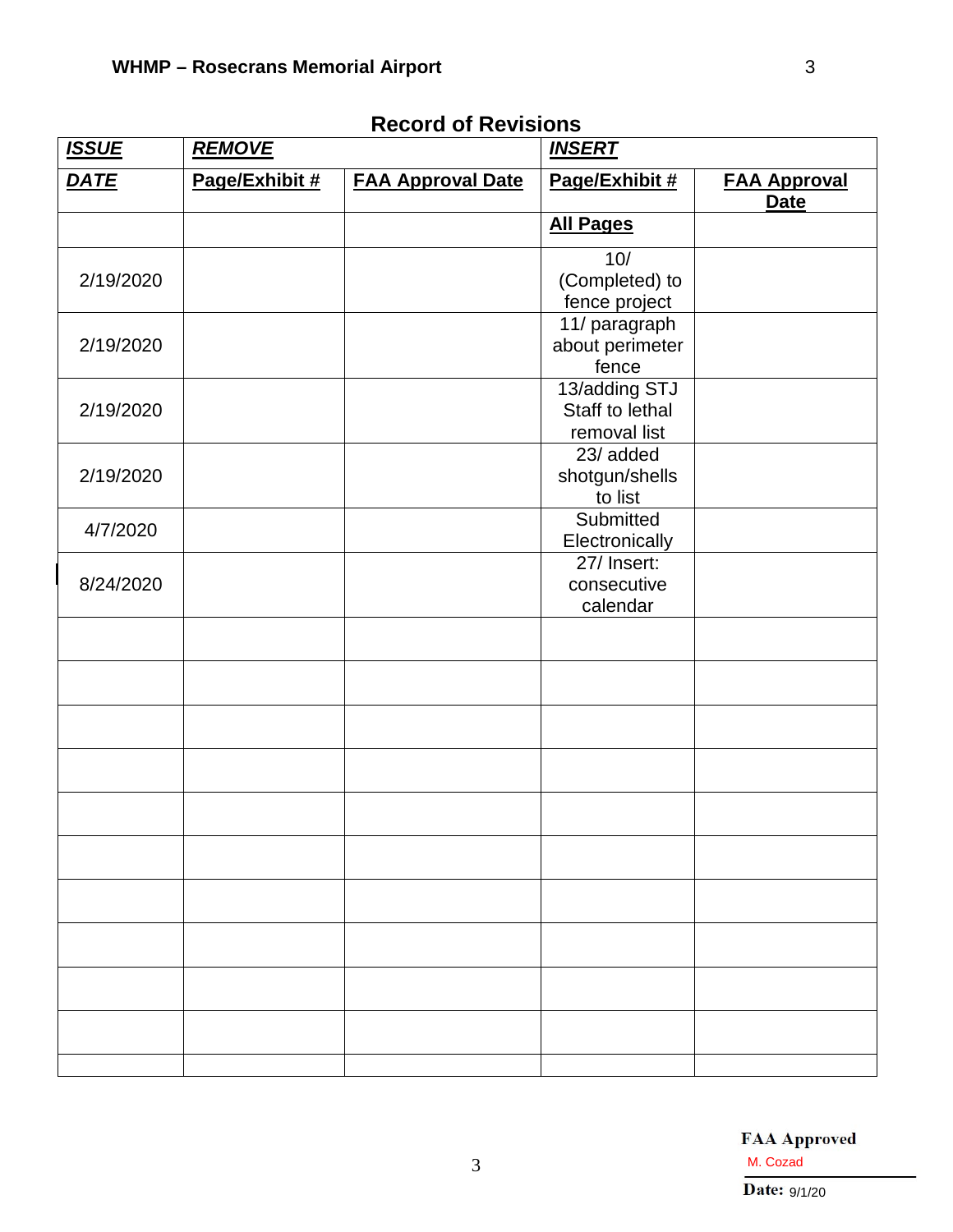# **WILDLIFE HAZARD MANAGEMENT PLAN DISTRIBUTION LIST**

<span id="page-4-1"></span><span id="page-4-0"></span>The official file copy of the Wildlife Hazard Management Plan is maintained in the Airport Manager's Office.

Copies of the Wildlife Hazard Management Plan, including all revisions and amendments, are distributed to the following:

#### Complete WHMP

- 1. Director of Public Works & Transportation
- 2. Airport Operations and Maintenance Supervisor
- 3. STJ139<sup>th</sup> Airlift Wing Plans Office
- 4. USDA-APHIS-Wildlife Services Biologist
- 5. Missouri Dept. of Conservation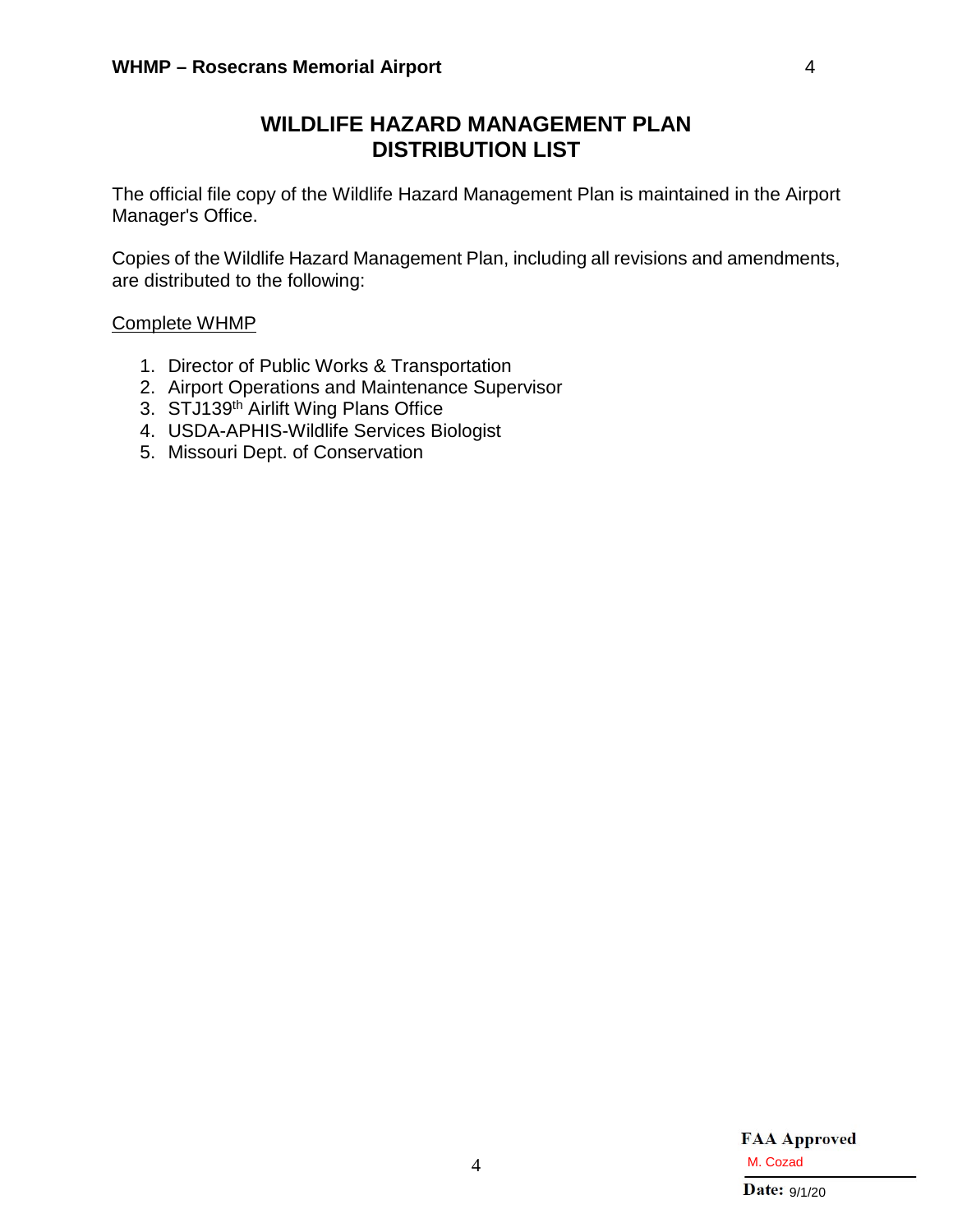# **SECTION A - INTRODUCTION**

<span id="page-5-0"></span>According to Federal Aviation Regulations (FAR) 139.337, Section (b):

"In a manner authorized by the Administrator, each certificate holder must ensure that a wildlife hazard assessment is conducted when any of the following events occurs on or near the airport:

- An air carrier aircraft experiences multiple bird strikes
- An air carrier aircraft experiences substantial damage from striking wildlife. As used in this paragraph, substantial damage means damage or structural failure incurred by an aircraft that adversely affects the structural strength, performance, or flight characteristics of the aircraft and that would normally require major repair or replacement of the affected component;
- An air carrier aircraft experiences an engine ingestion of wildlife, or
- Wildlife of a size, or in numbers, capable of causing an event described in paragraph (b)(1), (b)(2) or (b)(3) of this section is observed to have access to any airport flight pattern or movement area."

FAR 139.337 Section (e) states:

"When the Administrator determines that a wildlife hazard management plan is needed, the certificate holder shall formulate and implement a plan using the wildlife hazard assessment as a basis."

Rosecrans Memorial Airport (STJ) is a municipal airport owned by The City of St. Joseph, located in Buchanan County, Missouri, 5 miles northwest of downtown Saint Joseph. The Missouri river runs 3 miles to the east, and Browning Lake, an oxbow lake, comprises the southern and western borders of airport property. Arthur Dupree Memorial Conservation Area is 2 miles east, and Elwood Bottoms Wildlife Area is less than 5 miles south. The airport is surrounded by large expanses of agricultural ground used to grow primarily grain crops (corn, soybeans, and wheat). The surrounding habitats create increased potential for wildlife hazards, especially waterfowl.

Although Rosecrans Memorial Airport (STJ) does not serve scheduled air carriers, wildlife still exists in numbers that could cause a threat to air traffic operating at or in the vicinity of the airport. The wildlife threat is exacerbated by the environment surrounding STJ which includes the Missouri River on the North and East sides of the airport and an oxbow surrounding the South and West. Wildlife around the airport range from a variety of ground animals including but not limited to coyote, deer, turkey, fox, skunks, possums, rabbits, raccoons, and beavers. The primary threats to aircraft at STJ are birds that congregate on the airfield perimeter, primarily near the waterways. These birds include raptors such as the red-tailed hawk, migratory waterfowl such as geese, gulls, shorebirds such as killdeer, and starlings and dove.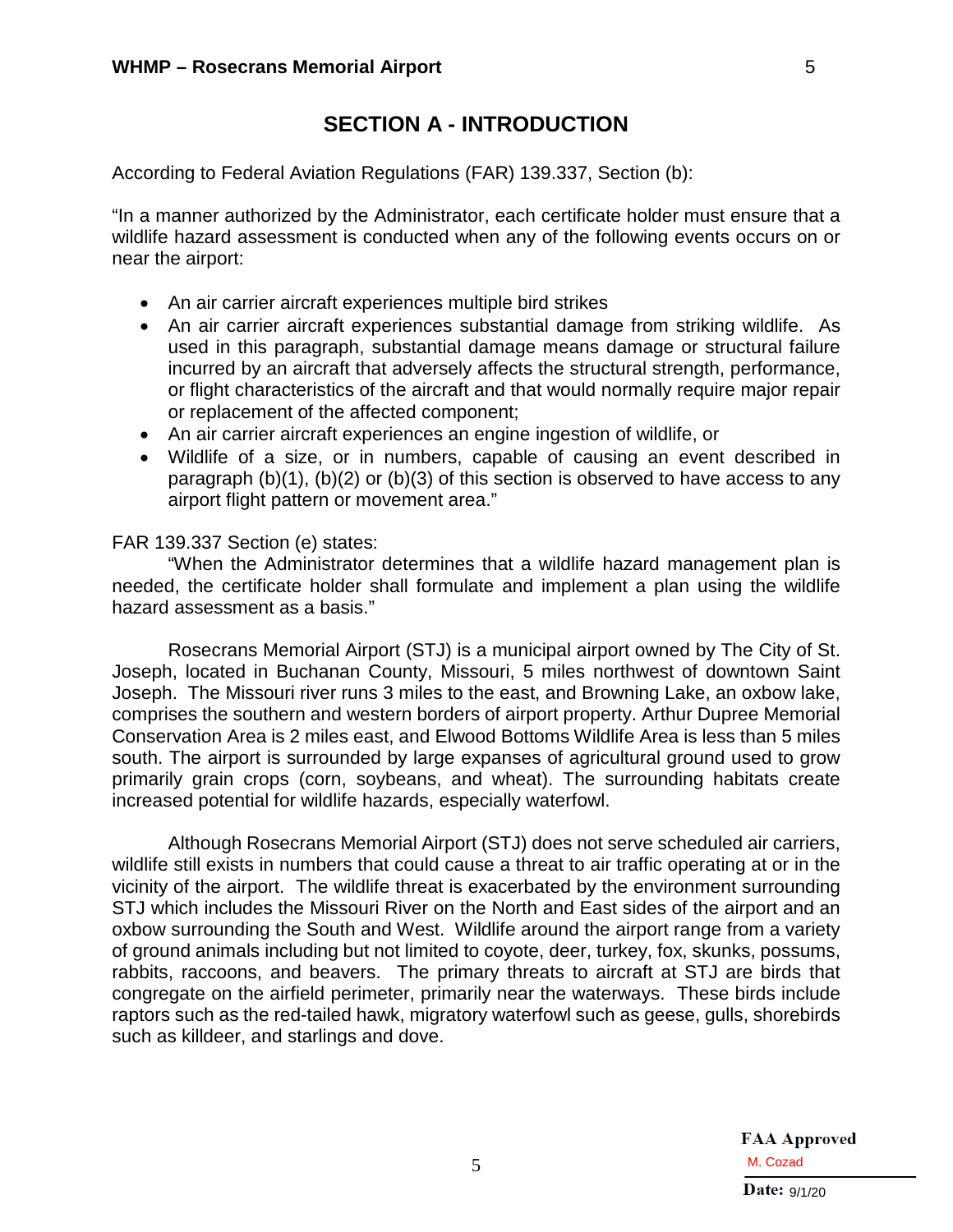Rosecrans Memorial Airport is the proud host of the MO Air National Guard, 139th Airlift Wing and the Advanced Airlift Tactics Training Center. Their military flight profiles fall outside normal civilian operations of takeoffs, approaches and landings particularly in the surface to 2000 feet above surface levels. The training requires aircraft operating for extended periods and distances at extremely low levels and high airspeeds. The unit also leases airport property for airdrop operations; again a unique operation that increases exposure to potential for bird strikes. The flight operations routinely require extended flight times, formation integrity discipline and attack profiles that limit maneuverability while 300 feet to above 2000 feet above surface at airspeeds ranging from 120 knots to 250 knots.

STJ combined with the local ANG safety office have actively implemented wildlife mitigation measures for many years. An ongoing agreement between ANG and Wildlife Services began in January 2009. This agreement provides STJ with a full-time USDA-APHIS wildlife specialist. As a proactive measure, STJ airport management requested USDA staff perform a Wildlife Hazard Assessment (WHA) (Appendix A). The WHA was based on surveys and records of direct control conducted from January 2009 to January 2010.

STJ airport management does not agree with the 2010 WHA in its entirety and finds some assumptions based on insufficient data. For example the aircraft strike and damage reported in the WHA, Section 3.4 page 10 indicates a C-130 with significant damage due to a strike at STJ. This incident occurred approximately 10 miles or more from the STJ airport on a night military training route at low level and high speed. The FAA National Wildlife Strike Database report dated September 2009 states:

72% of strikes occurred at or below 500 feet AGL 92% of strikes occurred at or below 3,000 feet AGL

A majority of the local military training operations fall within these altitudes. Military operations by nature associate with increased risk levels that are evaluated prior to each sortie.

Another example of ambiguity is in numerous areas the recommendation is shorter or taller grass heights. STJ currently maintains grass heights of 6 to 12 inches to meet FAA requirements.

Irrespective of the ambiguities noted, the results and recommendations of the WHA led airport management to develop and implement this formal Wildlife Hazard Management Plan (WHMP) to effectively continue combating the dangers posed to STJ air traffic by wildlife.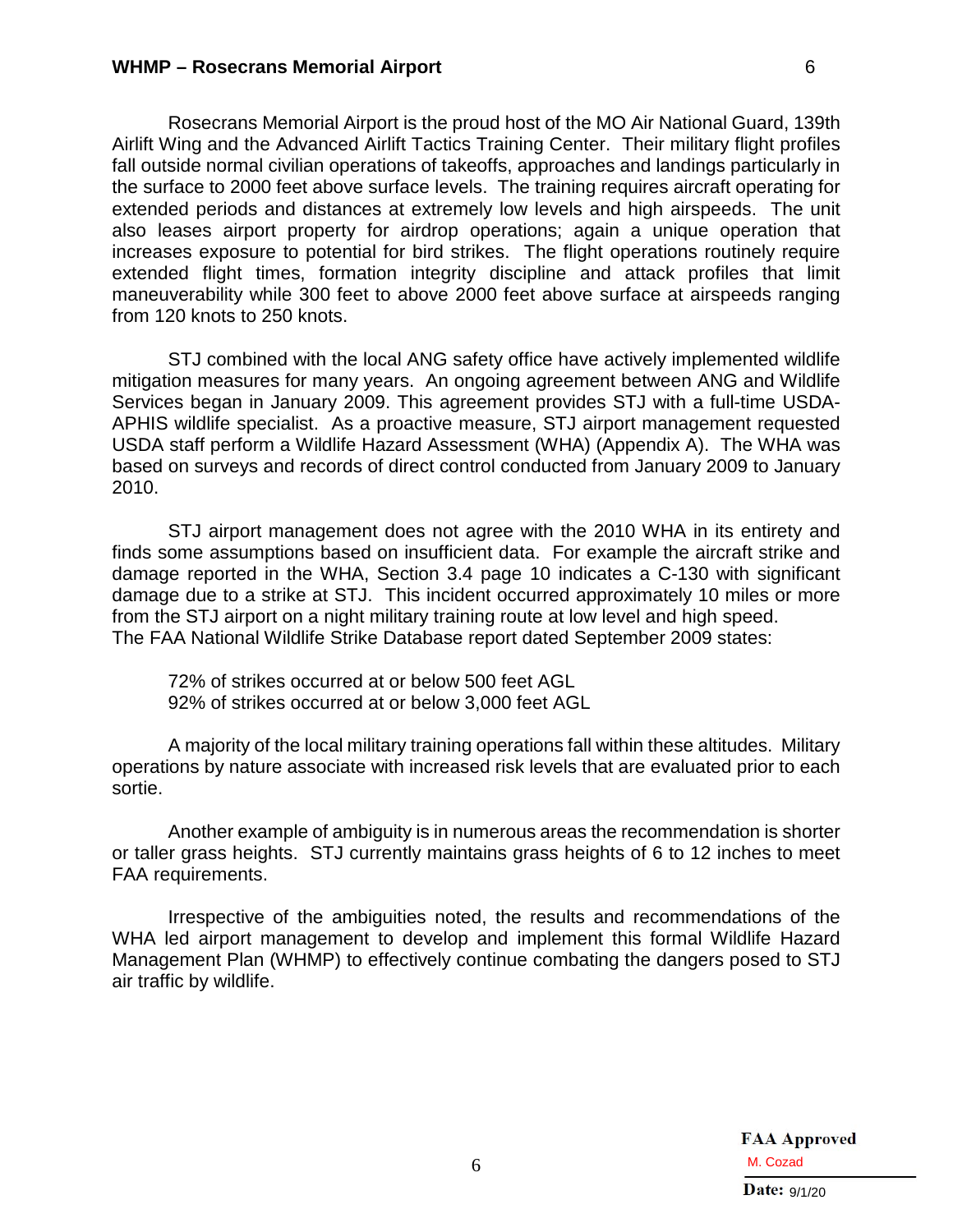# **SECTION B - AUTHORITY**

## <span id="page-7-1"></span><span id="page-7-0"></span>**Director of Public Works & Transportation**

- Primary authority over the WHMP
- Provides resources need to support the provisions of the WHMP

## <span id="page-7-2"></span>**Airport General Manager**

- The Airport Manager assumes full responsibility and is given authority in directing the formulation of the WHMP, and implementation and compliance with the WHMP.
- Provide support to ensure the contract between the ANG and the USDA-APHIS-Wildlife Services is renewed and maintained annually.
- Maintain a supply of harassing agents and wildlife collection materials. Review reports submitted by agencies involved and take appropriate action.
- Provide assistance to the City Communications office with subject matter content for public relations and media interviews concerning wildlife issues.
- Ensure that the WHMP is reviewed and updated annually per FAR Part 139.337(f)(6).
- Submit the Annual Report Form/Depredation Permit with the United States Dept. of the Interior-U.S. Fish and Wildlife Service.
- Review land use planning and mitigation issues proposed by Commercial Development and Engineering.

# <span id="page-7-3"></span>**Airport Operations Manager**

- Maintain daily operational control and implementation of the WHMP.
- Coordinate with USDA-APHIS-Wildlife Services biologist on status of wildlife at STJ, proper solutions to wildlife problems and mitigation of any other wildlife related issues.
- Coordinate annual training by a qualified wildlife damage management biologist to all airport operations and maintenance personnel in regards to wildlife hazard management per FAR Part 139.337(f) (7).
- Maintain records of all known wildlife strikes with aircraft.
- Maintain a Wildlife Observation Log for wildlife seen on or in airport vicinity.
- File and submit an FAA approved Wildlife Strike Report (Form 5200-7) for any wildlife strike that occurs during shift, or for any wildlife that is found on the airfield that is believed to have been struck by an aircraft. In the event that identification of the species is not feasible, the remains will be sent for proper identification by the Smithsonian Museum Feather Lab Office.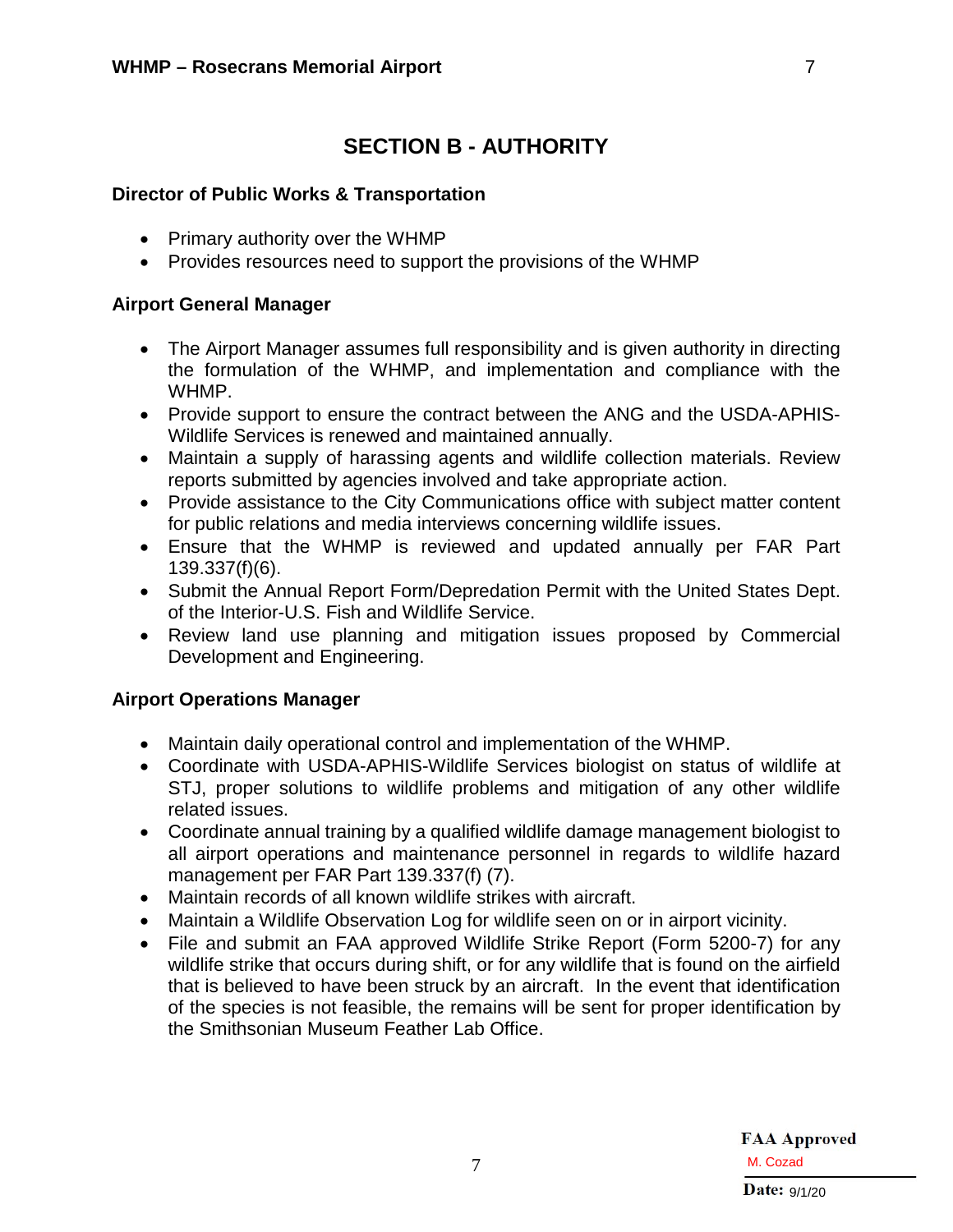- Take necessary steps to harass wildlife seen on or in vicinity of the airport after confirmation the wildlife is not protected, threatened or endangered and is listed on our Federal Fish and Wildlife Permit. Respond to strikes and remove any wildlife remains (FOD) from AOA.
- Immediately report to ATCT any sightings of wildlife on or in the vicinity of the airfield that may pose a danger to aircraft operating in the area.
- Prepare an annual report for the Airport Manager that includes:
	- o Wildlife strikes involving known and unknown aircraft
	- o Current inventory of harassing agents and wildlife collection materials utilized in coordination with the WHMP
	- o Analysis of Wildlife Observation Logs
	- o Summary of USDA wildlife control quarterly activity
- Address all wildlife issues that fall within the scope of Airfield Maintenance work (fence repair, mowing grass, etc.).
- Issue advisory to pilots operating on STJ or transitioning through STJ airspace of significant wildlife activity observed or reported on CTAF when ATCT is not operational.
- Provide drawings to the USDA-APHIS-Wildlife Services biologist for opinion on proposed structure designs on the Airport to verify they are unattractive to wildlife.

# <span id="page-8-0"></span>**Maintenance Specialists Staff**

- Harass wildlife on or in vicinity of the airport after confirmation the wildlife is not protected, threatened or endangered and is listed on our Federal Fish and Wildlife Permit
- Respond to ATCT reports of wildlife strikes to ensure timely remove any wildlife remains (FOD) from AOA.
- Provide information to supervisor to allow for filing of FAA Wildlife Strike Report (Form 5200-7) for any wildlife strike that occurs during shift, or for any wildlife that is found on the airfield that is believed to have been struck by an aircraft. In the event that identification of the species is not feasible, the remains will be sent for proper identification by the Smithsonian Museum Feather Lab Office.
- Report any unusual or pertinent wildlife activity to the Airport Operations & Maintenance Supervisor and/or USDA-APHIS-Wildlife Biologist, as applicable.
- Maintain a Wildlife Observation Log for any wildlife seen on or in airport vicinity, and provide completed log to supervisor.
- Ensure Operations Vehicles are properly stocked with harassing and wildlife collection materials at the beginning of each shift.
- Immediately report to ATCT any sightings of wildlife on or in the vicinity of the airfield that may pose a danger to aircraft operating in the area.
- Utilize the work order system to address all wildlife issues that fall within the scope of Airfield Maintenance work (fence repair, mowing grass, etc.).
- Issue advisory to pilots operating on STJ or transitioning through STJ airspace of significant wildlife activity observed or reported on CTAF when ATCT is not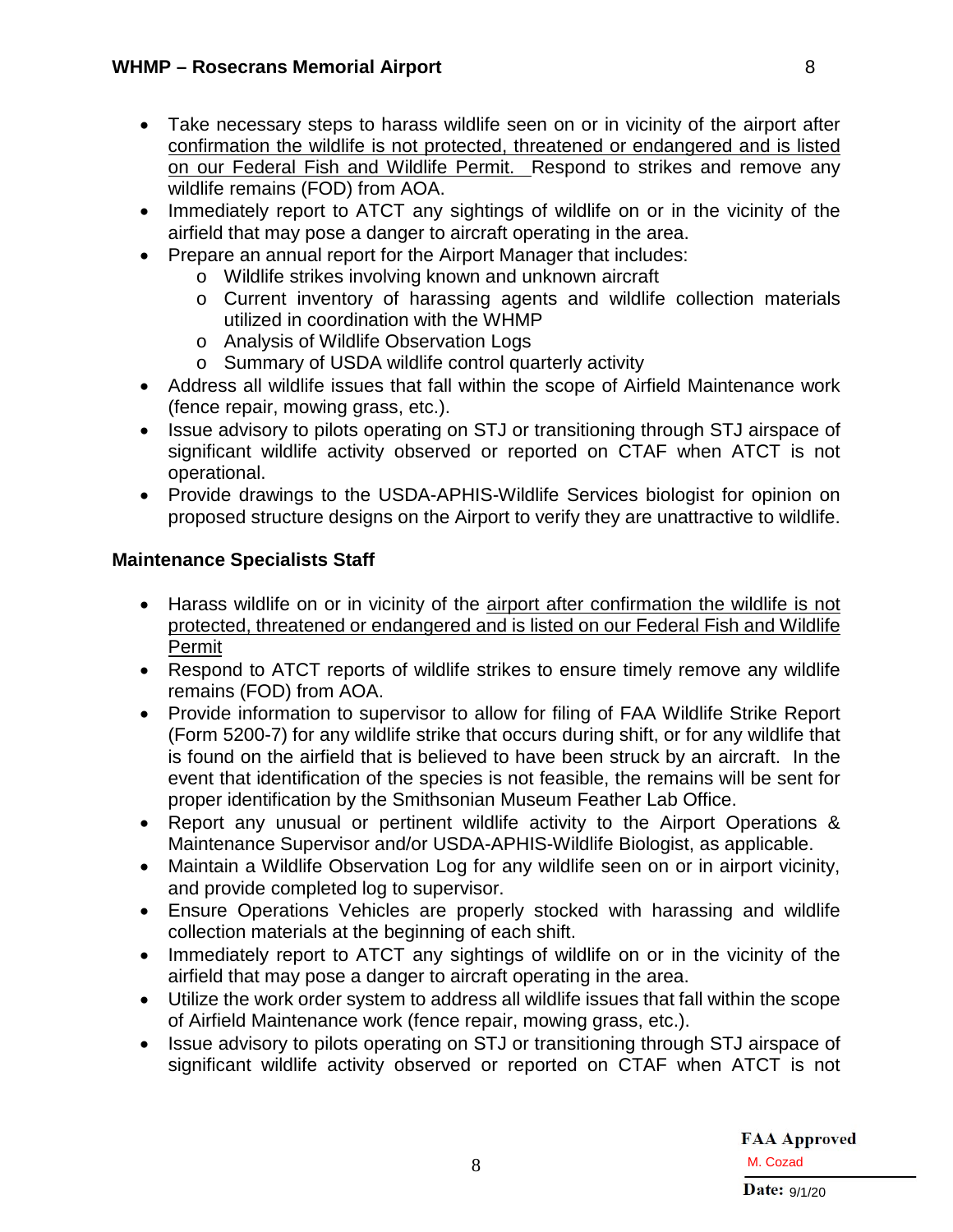operational. Perform work on the airfield fencing, drainage, etc. to mitigate wildlife concerns as directed by work orders in a timely manner.

- Immediately report to ATCT and/or supervisor any sightings of wildlife on or in the vicinity of the airfield that may pose a danger to aircraft operating in the area.
- Assist in clearing wildlife from both the airside and landside facilities and properties of the airport.
- Remove trash and other wildlife attractants from airport grounds

# <span id="page-9-0"></span>**ATCT**

- Relay information regarding wildlife sightings or reports to the pilots of all aircraft operating on or near the airport vicinity.
- Notify a member of airport staff of any wildlife sighting believed to be a threat to aircraft operations and of any wildlife strike by an aircraft.
- Complete an FAA Form 5200-7 Wildlife Strike Form as required by the ATCT Manager.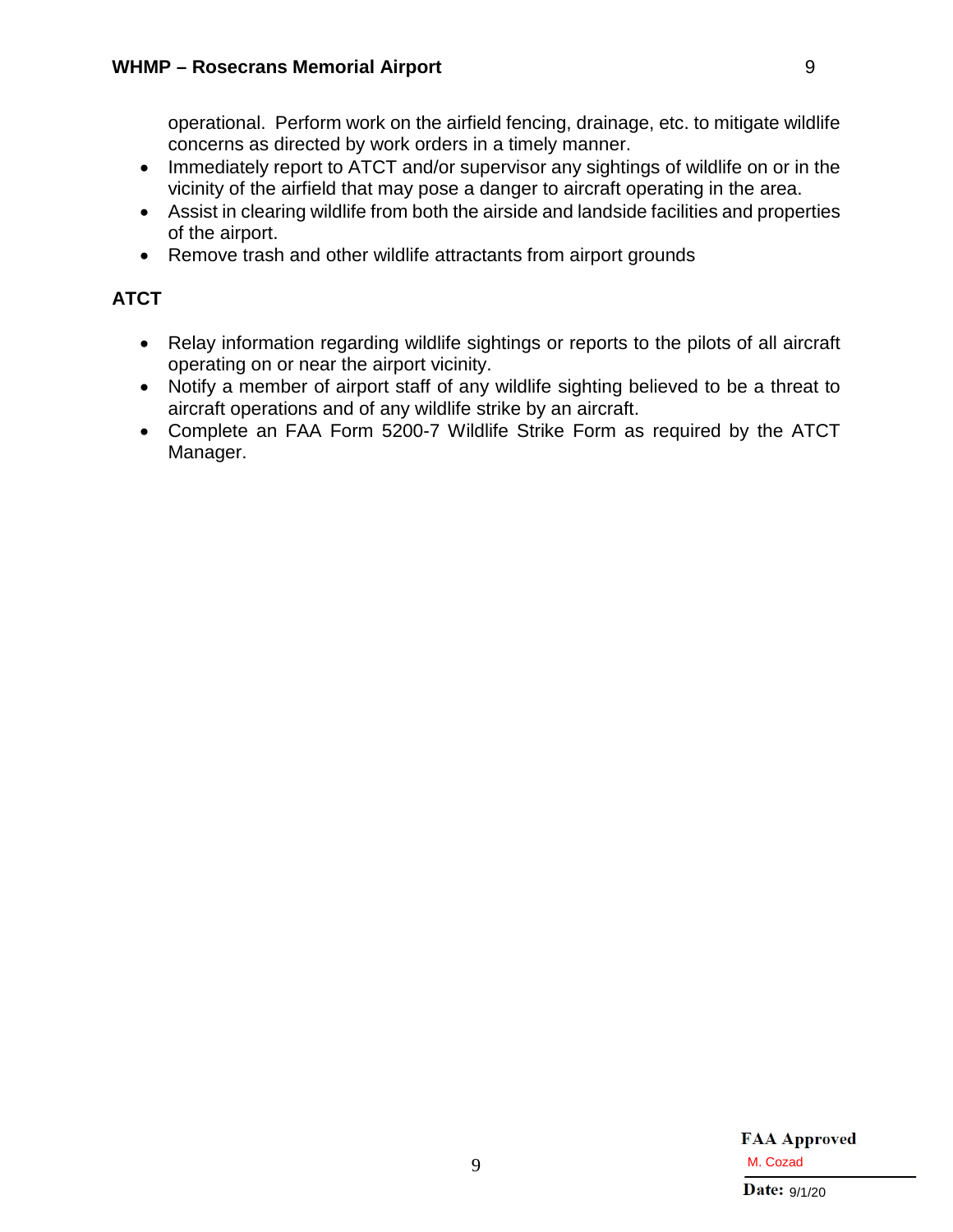# **SECTION C – HABITAT & POPULATION MANAGEMENT**

#### <span id="page-10-1"></span><span id="page-10-0"></span>**Habitat Management**

Habitat management is key to controlling and mitigating wildlife problems on an airport. Unfortunately, STJ faces a difficult situation due to the fact that much of the habitat surrounding the airport cannot be changed or altered. The Missouri River and Browning Lake offer many wildlife attractants and are permanent in nature, leaving few options for the airport to consider. In spite of the obstacles, STJ is proactively seeking solutions to create a habitat that discourages wildlife and is better suited for an airport environment. These actions include, but are not limited to:

- Researching alternative income producing options for converting crop lands
- Eliminating ponding areas on the airfield where possible
- Removing cattails in Browning Lake to reduce waterfowl habitat
- Actively pursuing funding options for installation of approximately 5 miles of suitable wildlife perimeter fencing (Completed)
- Cooperative efforts with local ANG, USDA, farmers and other tenants
- Increased vigilance and patrol frequency to wildlife on airfield inspections
- Consideration and evaluation of wildlife impacts to future expansion efforts
- Monitoring of surrounding area wetland construction attempts

## <span id="page-10-2"></span>*Conversion of Croplands:*

STJ currently has control of approximately 1200 acres of which approximately 563 acres are suitable for planting crops or other vegetation. Historically, STJ has leased this ground to a farmer for the cultivation of soybeans and corn. While these crops potentially provide food and cover for various forms of wildlife, it generates substantial revenue that the airport must have to operate. The Airport has no financial alternative to agricultural crops to produce income necessary to maintain the viability of the airport. The Airport shall not permit agricultural crops within the runway and taxiway Object Free Areas.

## <span id="page-10-3"></span>*Elimination of Ponding Areas:*

Changes in draining patterns and erosion require constant vigilance in the elimination of ponding and/or pooling of water on or near the airfield. STJ airport management will investigate the feasibility of fill in these areas but the majority are Corps of Engineer delineated existing and/or potential wetlands.

# <span id="page-10-4"></span>*Cattail Removal*

Prior to spraying in the fall of 2009, cattails engulfed almost three-fourths of Browning Lake. Many species of waterfowl used the vegetation for cover. The open water created after the removal of the vegetation reduced Browning Lake's attractiveness to waterfowl. The airport is currently monitoring the Lake for any needed vegetation removal projects.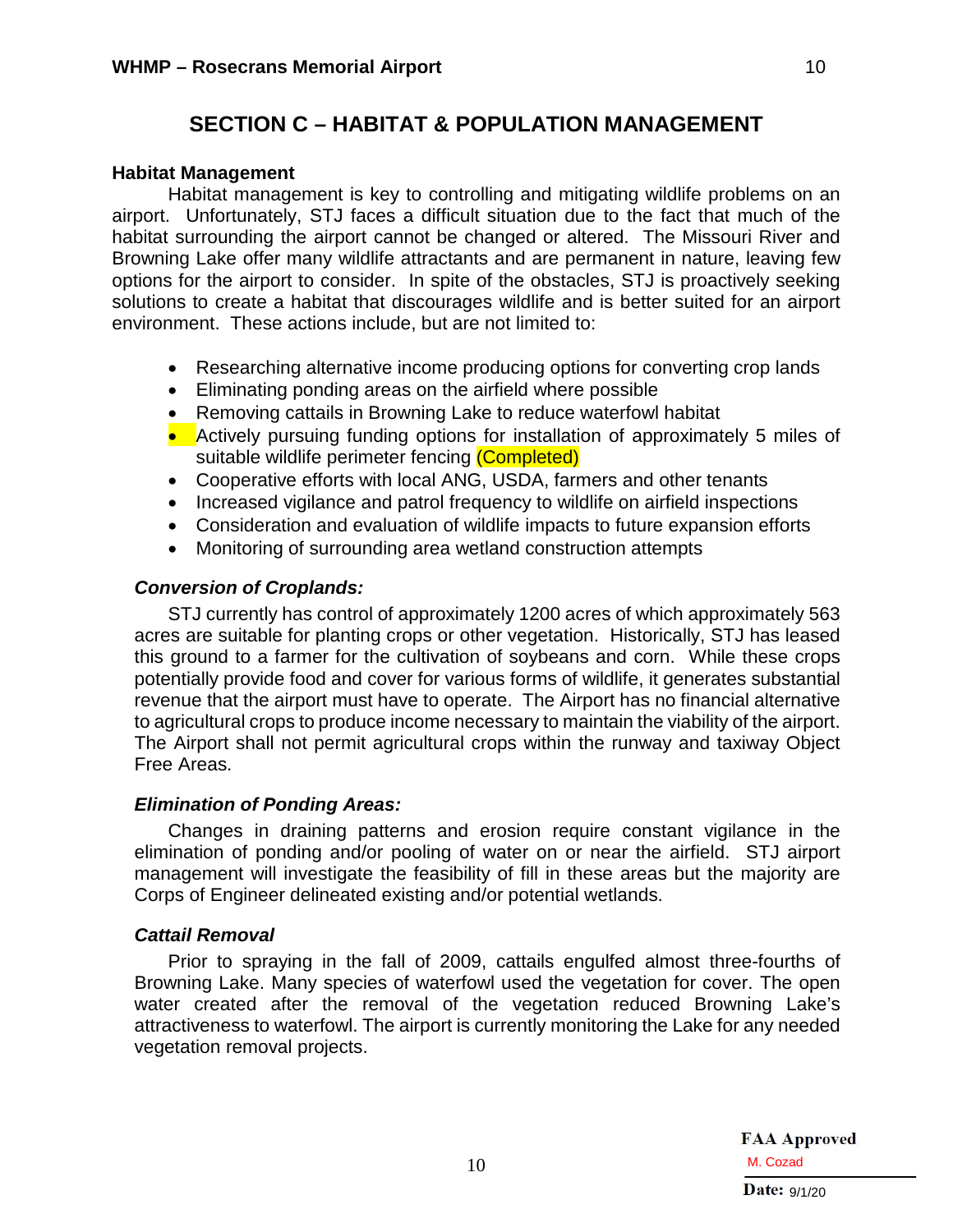<span id="page-11-0"></span>The spring of 2019 marked the completion of a perimeter fence around STJ. Building the fence was a joint effort between the City of St. Joseph, the 139<sup>th</sup> Airlift Wing, MODOT, and the FAA. Approximately 25,000 linear feet of fence was installed encompassing the entire airfield. Most of the fence is 8 feet tall with 3 strand of barb wire above. The fence is also buried into the ground 5 feet to prevent wildlife from burrowing underneath. However, around the south perimeter road there is a section of fence made of wood and plastic (approximately 1700 feet, in order to not cause magnetic interference with the ILS).

#### <span id="page-11-1"></span>*Cooperative Efforts:*

STJ airport management continues daily interaction with the local ANG safety, USDA staff and surrounding area farmers. Routine measures include communicating who is actively on the airfield and working wildlife issues, so a consistent harassment is prevalent. Another small example of the team effort is the loaning of our airport boat to USDA, and using their outboard motor on our boat to patrol Browning Lake.

#### <span id="page-11-2"></span>*Airport Inspections:*

Daily inspections made by STJ airport employees help to eliminate attractants on and around the airport. Wildlife remains noticed during these inspections are removed immediately and completely. This quick response removes a food source for several animals, including raptors, foxes, and other carnivores.

#### <span id="page-11-3"></span>*Future Building Plans:*

STJ is currently involved in a number of building projects. As part of the planning process, STJ management is actively engaging the Engineering firms during design to better adapt the plans for use in the airport environment. Part of this process is to review the potential for wildlife attractants during construction and final build out. STJ management plans to provide detailed comments as to how these plans can be altered so the resulting actions will not attract more wildlife. This both mitigates the current wildlife hazard, as well as eliminates future problems before they develop.

#### <span id="page-11-4"></span>*Wetlands near the Airfield:*

<span id="page-11-5"></span>In early 2008, STJ airport management learned of a US Army Corp of Engineers project developing a wetland/hunting area within 10,000 feet of the Rosecrans Airport. STJ notified other agencies such as ANG, USDA, and FAA to involve and voice concerns. Despite a multi-agency Memorandum of Understanding restricting such development, this project proceeded. Airport Management collaborated with the FAA Central Region Airports Division Wildlife Specialist to oppose the development. After several months of discussions the Corps did alter the development to a much more suitable plan with restrictions on hunting which was presented to the FAA Central Region Wildlife Specialist who had no objections to the proposal.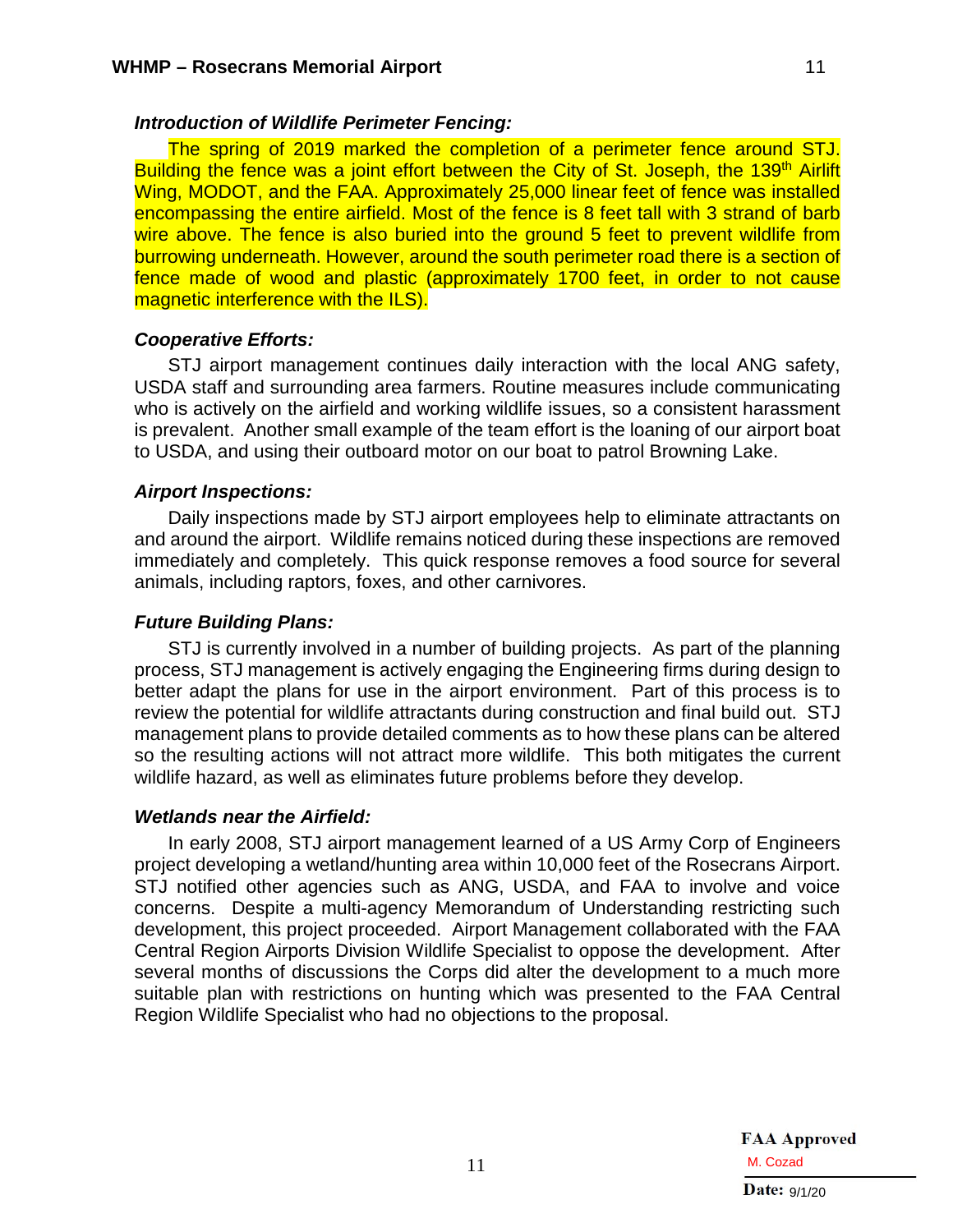Population Management is a tool available when habitat management alone is not sufficient. STJ prefers to mitigate wildlife preemptively by habitat management, but in some cases wildlife physical removal from the area using lethal and non-lethal means is required. Removal is almost exclusively accomplished by USDA staff using the following methods:

- Harassment
- Trapping and relocating
- Egg/Nest Removal
- Lethal Removal
- Managed Hunting
- STJ staff assist efforts
- Habitat/Tree Removal

# <span id="page-12-0"></span>*Harassment:*

This method utilizes non-lethal tactics in attempts to scare wildlife away from the airport, and to create a non-welcoming atmosphere that deters wildlife from approaching the airfield. The harassing of wildlife involves many methods and is accomplished by STJ airport, ANG and USDA Wildlife Services staff. Three frequently employed harassment methods are; pyrotechnics which utilize loud noises to scare wildlife, vehicular harassment utilizing lights, horns, and movements from automobiles, and also the use of automatic timed propane canons to frighten animals. Harassment is a favored approach to deterrence due to the non-lethal status, availability of resources, and the immediate hazard mitigation.

# <span id="page-12-1"></span>*Trapping and relocating:*

Wildlife on airport property are captured, transported to a distant location and released safely. This non-lethal method is utilized routinely at STJ. The cons to this method are animal stress, the action is sometimes fatal, and does not guarantee that the animal will not return to the original point of capture. Wildlife Services have utilized this tactic at STJ for the capture and relocation of primarily raptors and dove. They quickly adapt to the new habitat with good results and are often desired by landowners to reduce rodent populations as well as state Conservation areas. Plans for relocation continue to be explored and evaluated by the Airport management, USDA-APHIS-Wildlife Services, and the Missouri Department of Conservation.

For the 2008, 2009 season of increased dove activity USDA trapped and relocated literally hundreds of doves. Additionally USDA has numerous traps for larger animals placed in the airport boundaries.

# <span id="page-12-2"></span>*Egg/Nest Removal:*

This technique consists of removing the nests and/or the eggs of birds nesting in the airport vicinity and destroying them. This eliminates the possibility of new birds being introduced into the environment. This method has marginal success due to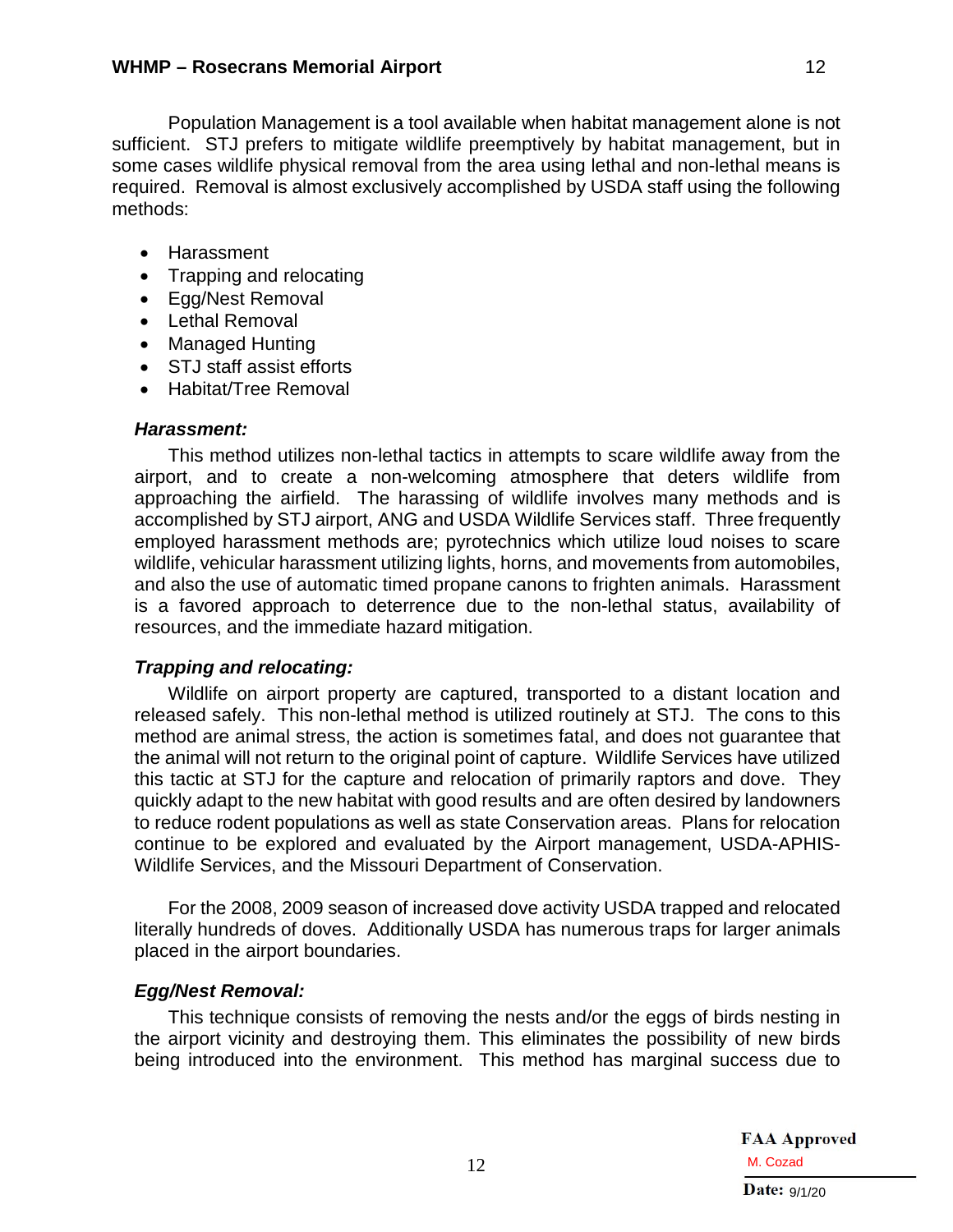some birds simply rebuilding a nest and continuing to lay eggs. An example of nest removal involves swallow nests built on the ANG administration building. These nests are removed daily for several weeks to discourage nesting. STJ utilizes egg/nest removal of birds such as Mallard Ducks, Killdeers, Canada Geese, Feral Pigeons, and European Starlings.

#### <span id="page-13-0"></span>*Lethal Removal:*

STJ utilizes this method as a last resort when a wildlife population has not been abated by other non-lethal tactics and poses an imminent danger to aviation safety. Currently, the lethal taking of animals by firearms is normally conducted by ANG and USDA Wildlife Services. STJ reserves the use of lethal tactics for virtually all wildlife threats on and in the vicinity of the airport, but focuses primarily on waterfowl, turkey, coyotes, and deer. STJ staff is trained and authorized for the use of firearms on the AOA and its vicinity per city ordinance and firearm policy.

#### <span id="page-13-1"></span>*Deer Removal:*

STJ management recently contacted the Missouri Department of Conservation to explore the feasibility of a managed deer and/or turkey archery hunt on the western most portion of airport property. The area with suitable cover is a relatively small area and the Conservation agent suspected only marginal results at best. This combined with the fact that historically these type airport hunts have produced only marginal results, have placed this option on hold until conditions might change to produce more positive results.

In the meantime, WS and City staff opportunistically removes deer that are on the AOA and hence an immediate threat to aircraft. WS also conducts nighttime shoots to reduce the population and to limit the opportunities for AOA incursions.

## <span id="page-13-2"></span>*Habitat/Tree Removal:*

In coordination with the Corp of Engineers, STJ management approves ANG requests to remove trees. This will remove shelter and food source for wildlife, especially deer and raptors.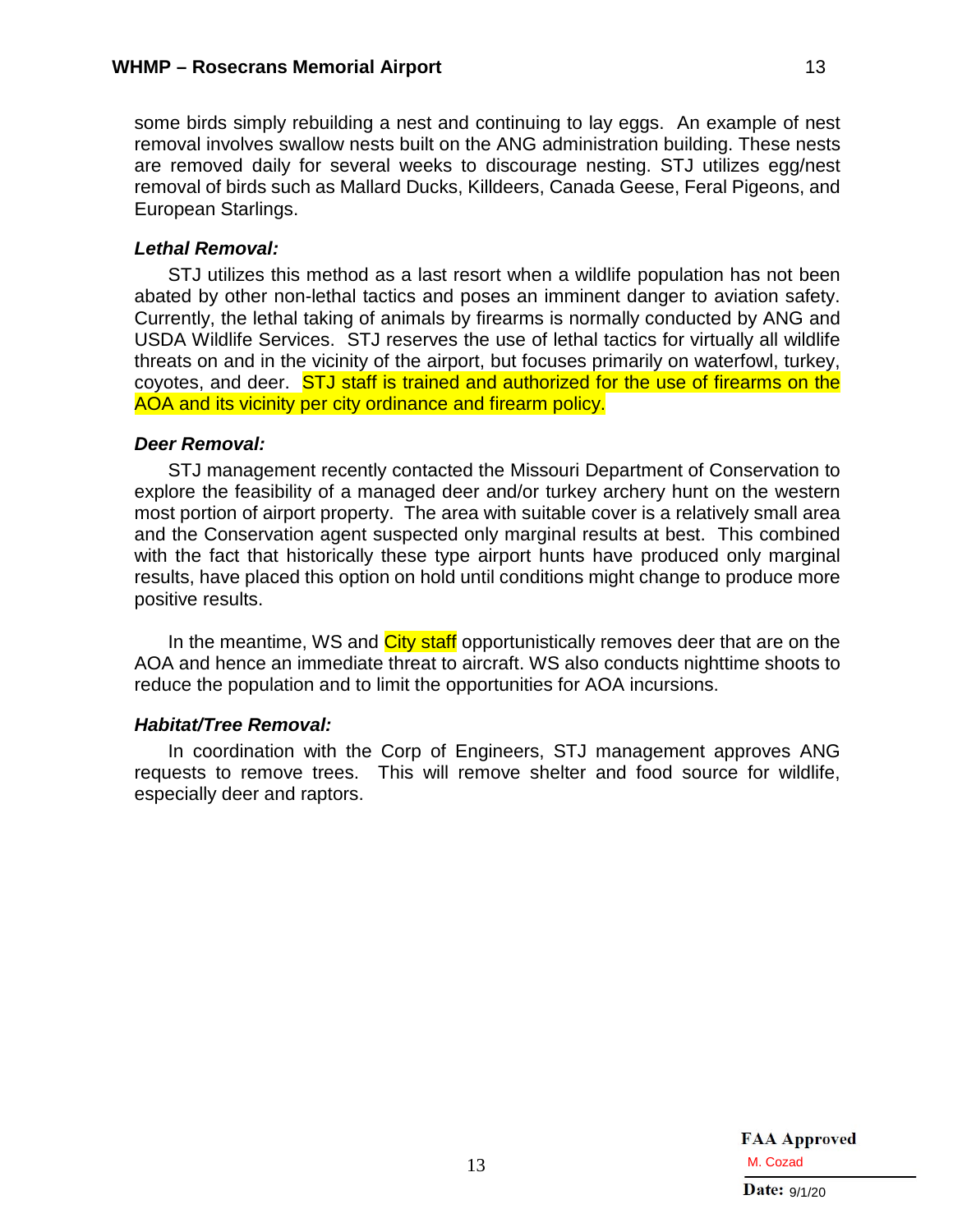# **SECTION D – WILDLIFE CONTROL PERMITS**

#### <span id="page-14-1"></span><span id="page-14-0"></span>**Overview**

Federal, state, and local governments administer laws and regulations that protect wildlife and their habitat. A number of laws affect the wildlife control at airports and wildlife control personnel at STJ will adhere to these. Most agencies issue permits to harass and/or take wildlife species. These permits are needed to run a successful control program and will be obtained on a routine basis by the Wildlife Coordinator.

## <span id="page-14-2"></span>**Missouri Regulations**

The Missouri Department of Conservation will issue permissions and permits as needed for the reduction of the wildlife population on airport property.

## <span id="page-14-3"></span>**Federal Regulations**

The U.S. Government has passed several Acts for the protections of wildlife, including the Migratory Bird Treaty Act, the Lacey Act, the Endangered Species Act, the Eagle Protections Act, the national environmental Policy Act, and the federal Insecticide, Fungicide, and Rodenticide Act. These are the basis of most wildlife regulations that have been issued in the **Codes of Federal Regulations (CFR)**. Several agencies are responsible for implementing these regulations and many affect wildlife control at airports. Federal wildlife laws are mostly administered by the U.S. Fish and Wildlife Service (USFWS) and involve primarily migratory birds and threatened and endangered species.

## <span id="page-14-4"></span>**Wildlife Categories**

CFR Title 50 defines the categories of wildlife and regulations for them. For the purposes of this document, feral and free roaming dogs, cats, and other domestic animals are considered "wildlife", but they are mostly regulated under other Codes. Wildlife categories include resident game birds; resident nongame birds; migratory game birds; migratory nongame birds; crows; blackbirds and magpies; game mammals; furbearers; nongame mammals; feral domestic mammals; reptiles & amphibians; and threatened & endangered wildlife (Table 1). Wildlife control personnel will know the category for the species they are controlling, so that they can determine the relevant laws and necessary permits.

## <span id="page-14-5"></span>**Reports to USFWS**

To fulfill the requirements of this section, STJ will submit a report of the migratory birds taken each calendar year to the USFWS.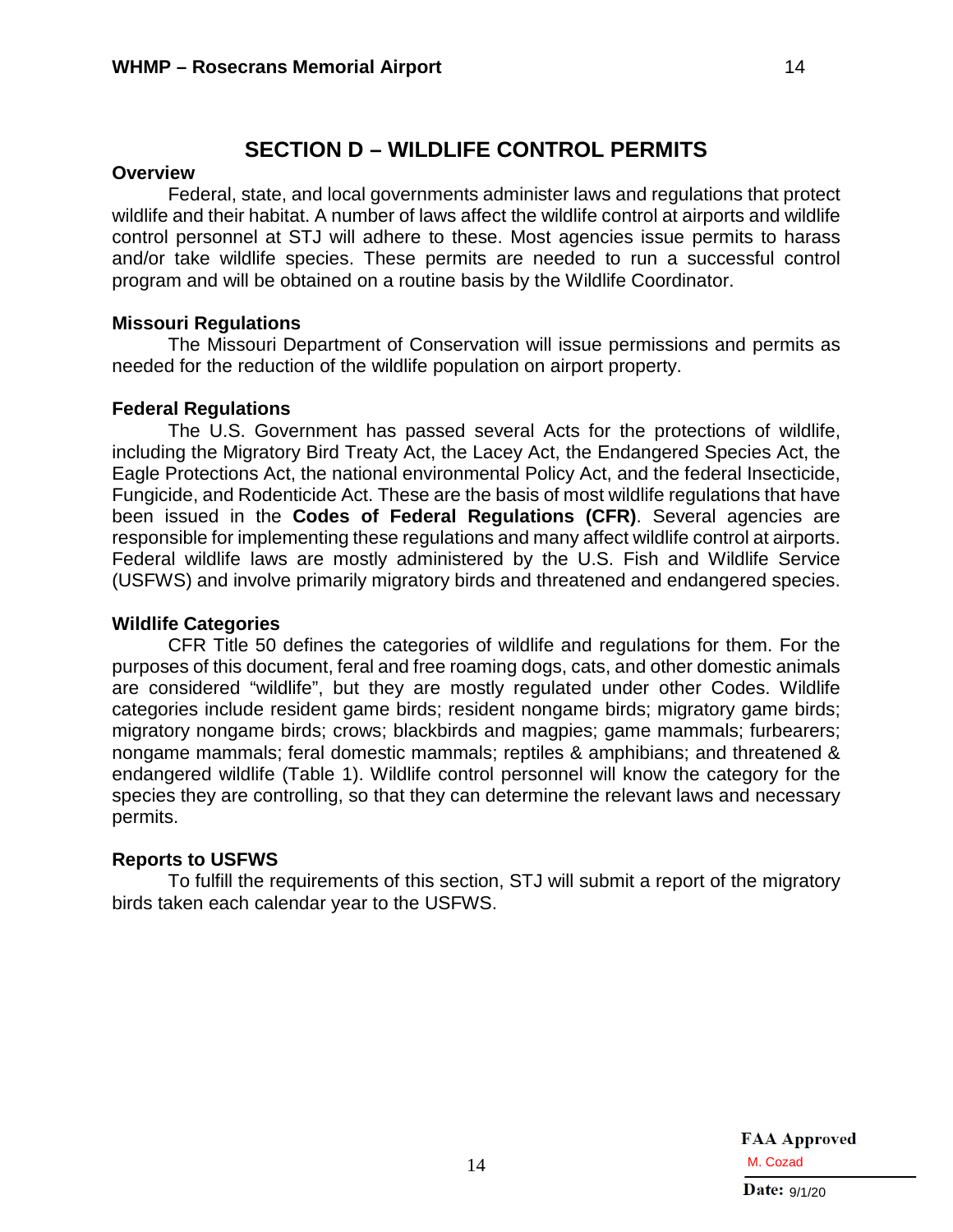| Category                                     | <b>Species</b>                                                                                                      | State Permit <sup>1</sup> | <b>Federal Permit</b> |
|----------------------------------------------|---------------------------------------------------------------------------------------------------------------------|---------------------------|-----------------------|
| <b>Resident Game Birds</b>                   | Ring-necked<br>Pheasant, Northern<br>Bobwhite Quail, Wild<br>Turkey                                                 | Yes                       | <b>No</b>             |
| <b>Resident Nongame</b><br><b>Birds</b>      | European Starlings,<br>House Sparrows,<br>Pigeons                                                                   | <b>No</b>                 | <b>No</b>             |
| <b>Migratory Game</b><br><b>Birds</b>        | Waterfowl, Raptors,<br>Mourning Doves,<br>Shorebirds, Gulls,<br>Swallows                                            | <b>No</b>                 | Yes                   |
| <b>Migratory Nongame</b><br><b>Birds</b>     | All other species<br>except resident &<br>migratory game birds,<br>resident nongame<br>birds, and domestic<br>birds | <b>No</b>                 | Yes                   |
| <b>Federal Depredation</b><br>Order          | Blackbirds, Cowbirds,<br>Crows, Magpies                                                                             | <b>No</b>                 | No <sup>2</sup>       |
| <b>Game Mammals</b>                          | <b>White-tailed Deer</b>                                                                                            | Yes                       | <b>No</b>             |
| <b>Furbearers</b>                            | Badger, Beaver,<br>Coyote, Raccoon                                                                                  | Yes <sup>3</sup>          | <b>No</b>             |
| Nongame Mammals                              | All species, except<br>game mammals,<br>furbearers, feral<br>domestic mammals<br>and fully protected<br>wildlife    | <b>No</b>                 | <b>No</b>             |
| <b>Feral Domestic</b><br><b>Mammals</b>      | Dogs, cats, livestock                                                                                               | $\overline{N}$            | <b>No</b>             |
| Reptiles and<br>Amphibians                   | All species of reptiles<br>and amphibians,<br>except threatened &<br>endangered species                             | <b>No</b>                 | <b>No</b>             |
| Threatened and<br><b>Endangered Wildlife</b> | Eagles, threatened &<br>endangered species                                                                          | Yes                       | Yes                   |

<span id="page-15-0"></span>**Table 1: Wildlife categories in Missouri and permits for lethal control.**

1Control actions requiring a state permit should be coordinated through Wildlife Services or one of the Wildlife Damage Biologists with the Missouri Department of Conservation

2May be taken without permits "when concentrated in such numbers and manner as to constitute a health hazard or other nuisance" (50 CFR 21.43)

<sup>3</sup>Control actions can be taken without a state permit if wildlife is causing damage to property or is a threat to public safety (3 CSR 10-4.130 of Wildlife Code of Missouri)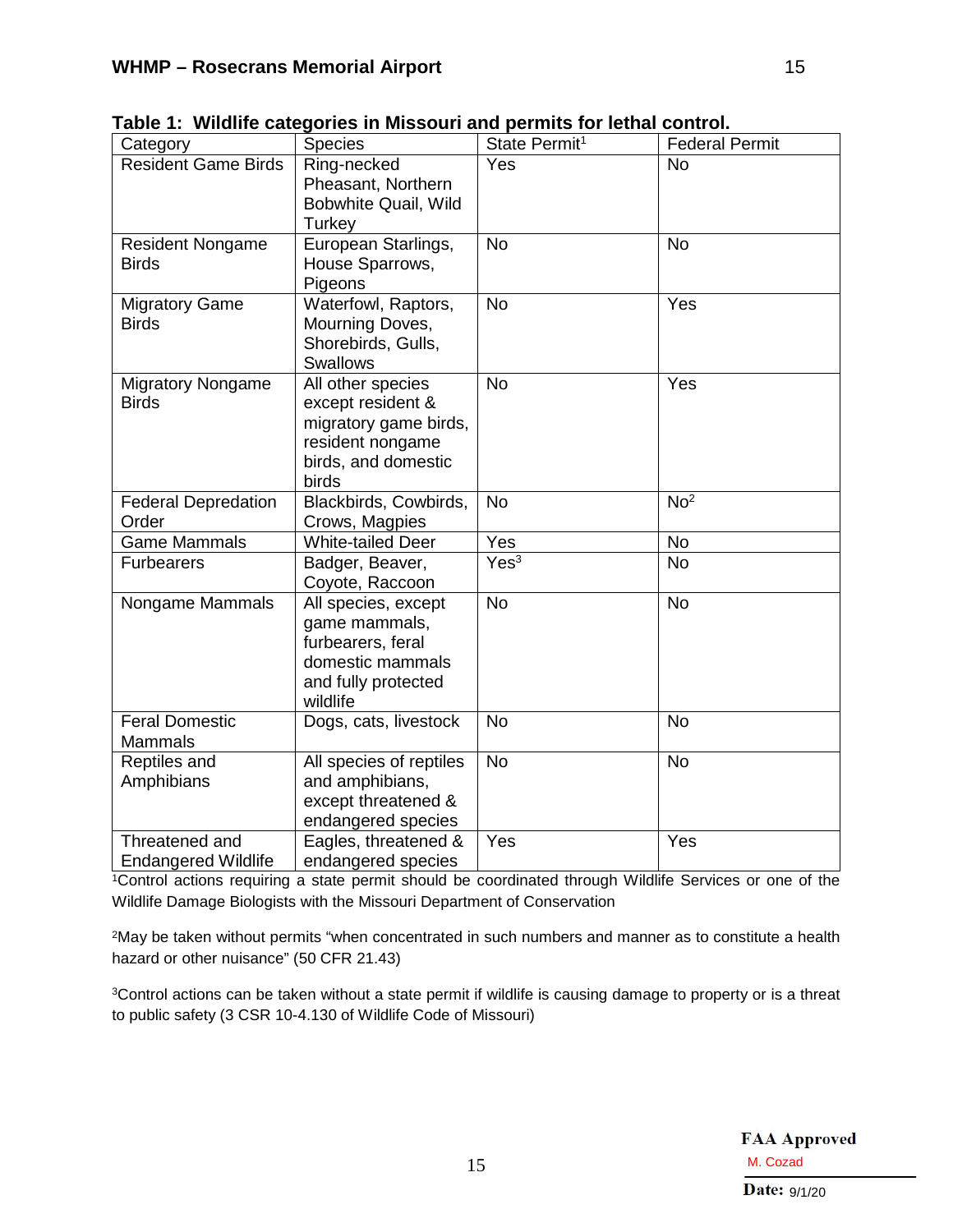## <span id="page-16-0"></span>**Residents Game Birds**

Resident game birds are those birds that do not truly migrate, are managed for recreational hunting by the State and are members of the gallinaceous family including turkey, quail, and pheasant. These species are not given any Federal protection but are managed by the State.

## <span id="page-16-1"></span>**Resident Nongame Birds**

The only birds classified in Missouri as resident nongame birds are the starling, pigeon, and house sparrow. These three species are not afforded any protection and do not require Federal or State permits to harass or take. All other nongame birds are migratory.

# <span id="page-16-2"></span>**Migratory Birds (Game and Nongame)**

Migratory birds are regulated under Federal Laws and governed by USFWS. They allow hazing of migratory birds when damaging property, but require a permit for take; exceptions are eagles, and threatened and endangered species which require separate permits for take and harassment. States can further regulate migratory birds, but cannot make regulations less restrictive.

# <span id="page-16-3"></span>*Federal Migratory Bird Permit CFR 50, Part 13*

A depredations permit to take federally protected migratory birds can be obtained by completing a Federal Fish and Wildlife License/Permit Application and submitting it to the U.S. Fish and Wildlife Service, Migratory Bird Permits Office, P.O. Box 25486, DFC, (60130), Denver, CO 80225-4086. The USFWS also requires the permit to be accompanied by a migratory bird Damage Project Report completed by APHIS Wildlife Services (WS). WS will provide a Migratory Bird Damage Project Report to STJ upon request. This Part states that "a fee will not be charged to any…local government…for the proposed activity." The permit expires annually and a report of the species and number taken must be submitted within 10 days of the expiration. Details for the permit uses are given below.

## *CFR 50 Part 21.41 Control of Depredating Birds – Depredation Permits*

- a) *Permit requirement.* Except as provided in 21.42 through 21.46, a depredation permit is required before any person may take, possess, or transport migratory birds for depredation control purposes. No permit is required merely to scare or herd depredating migratory birds other than endangered or threatened species or bald or golden eagles.
- b) *Application procedures.* Submit application for depredation permits to the appropriate Regional Director (Attention: Migratory bird permit office). You can find addresses for the Regional Directors in 50 CFR 2.2. Each application must contain the general information and certification required in §13.12(a) of this subchapter, and the following additional information:
	- 1) A description of the area where depredations are occurring;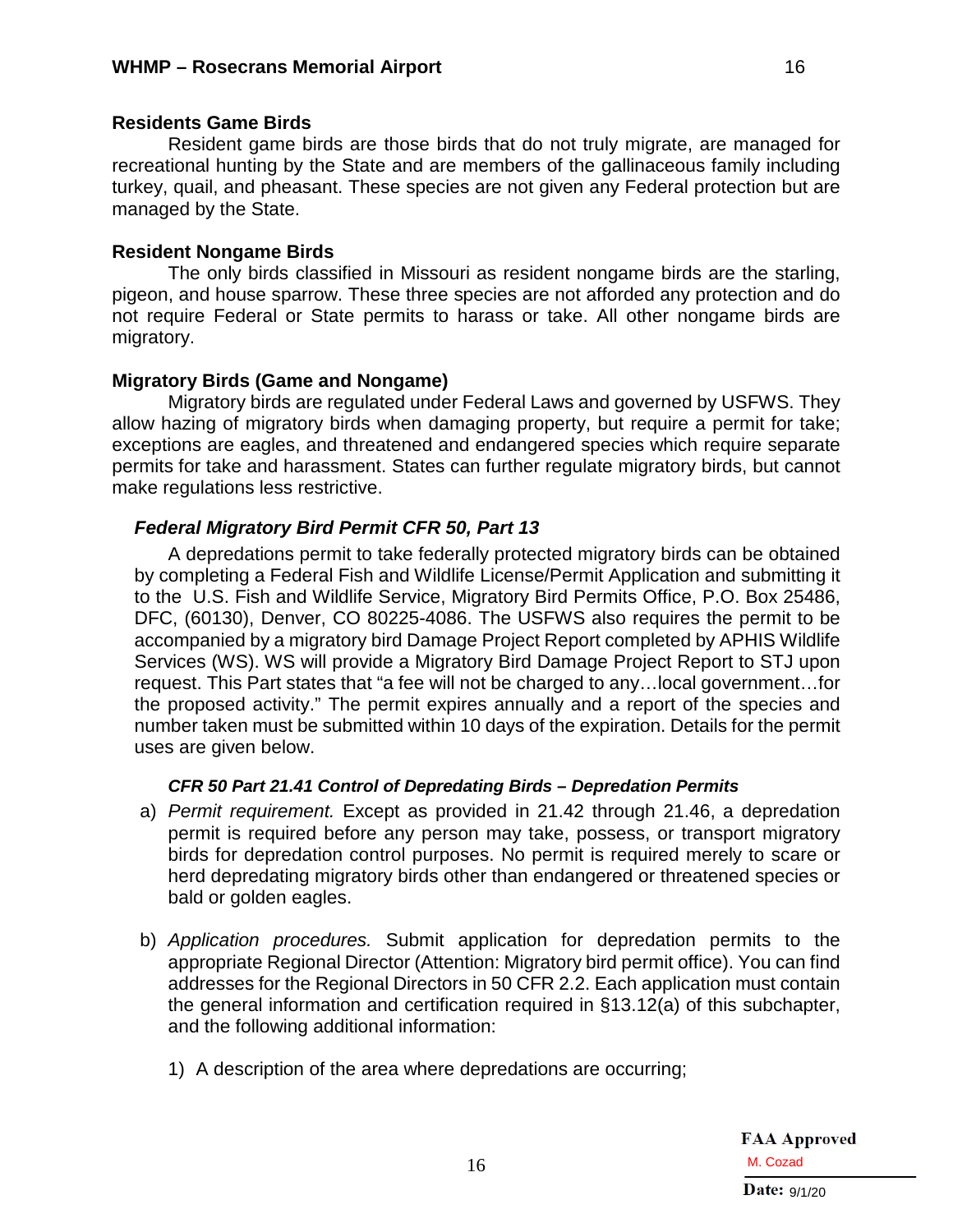- 2) The nature of the crops or other interests being injured;
- 3) The extent of such injury; and
- 4) The particular species of migratory birds committing the injury.
- c) *Additional permit conditions.* In addition to the general conditions set forth in part 13 of this subchapter B, depredation permits shall be subject to requires, in this section:
	- 1) Permittees may not kill migratory birds unless specifically authorized on the permit.
	- 2) Unless otherwise specifically authorized, when permittees are authorized to kill migratory birds they may do so only with a shotgun not larger than No. 10 gauge fired from the shoulder, and only on or over the threatened area or area described on the permit.
	- 3) Permittees may not use blinds, pits, or other means of concealment, decoys, duck calls, or other devices to lure or entice birds within gun range.
	- 4) All migratory birds killed shall be retrieved by the permittee and turned over to a Bureau representative or his designee for disposition to charitable or other worthy institutions for use as food, or otherwise disposed of as provided by law.
	- 5) Only persons named on the permit are authorized to act as agents of the permittee under authority of the permit.
- d) Tenure of permits. The tenure of depredation permits shall be limited to the dates which appear on its face, but in no case shall be longer than one year.

# <span id="page-17-0"></span>**Migratory Bird Permits**

STJ currently has a Federal permit (Appendix A) to take migratory birds. These permits must be renewed annually.

# <span id="page-17-1"></span>**Blackbirds & Crows**

Both the USFWS and MDC allow for some common migratory bird species, under certain circumstances, to be controlled without the requirements of a Federal or State permit. Specifically, this includes magpies and all species of blackbirds, grackles, and cowbirds. These species can be controlled, without permit when concentrated in such numbers as to constitute a health hazard or other nuisance. Crows can also be controlled in these circumstances without a federal permit but may require a state permit.

## *CFR 50 Part 21.43 Depredation order for blackbirds, cowbirds, grackles, crows and magpies.*

A Federal permit shall not be required to control yellow-headed red-winged, rusty, and Brewer's blackbirds, cowbirds, all grackles, crows, and magpies, when found committing or about to commit depredations upon ornamental or shade trees, agricultural crops, livestock, or wildlife, or when concentrated in such numbers and manner as to constitute a health hazard or other nuisance: *Provided:*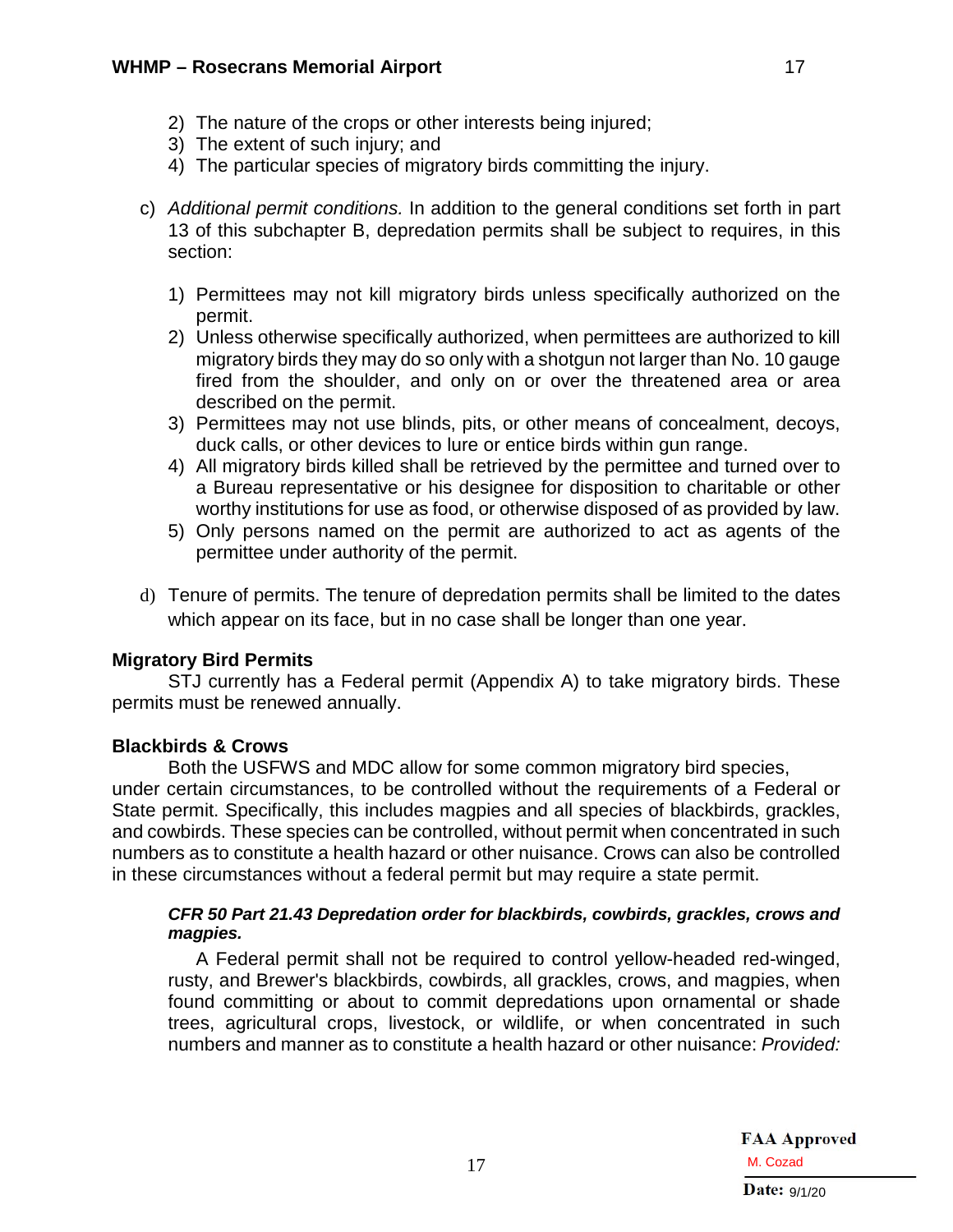- a) That none of the birds killed pursuant to this section, nor their plumage, shall be sold or offered for sale, but may be possessed, transported, and otherwise disposed of or utilized.
- b) That any person exercising any of the privileges granted by this section shall permit at all reasonable times including during actual operations, any Federal or State game or deputy game agent, warden, protector, or other game law enforcement officer free and unrestricted access over the premises on which such operations have been or are being conducted; and shall furnish promptly to such officer whatever information he may require, concerning said operations.
- c) That nothing in this section shall be construed to authorize the killing of such birds contrary to any State laws or regulations; and that none of the privileges granted under this section shall be exercised unless the person possesses whatever permit as may be required for such activities by the State concerned.

# <span id="page-18-0"></span>**Game Mammals**

Game mammals are primarily those mammal species that are hunted (i.e. deer, antelope, and tree squirrels). Currently the STJ area has a large deer population. Deer occasionally gain access to the airfield and need to be excluded with perimeter fencing. Deer or other game mammals that find their way onto the airfield are harassed or lethally removed.

# <span id="page-18-1"></span>**Furbearers**

Furbearers periodically need to be controlled, especially raccoons found in structures or when furbearers are found getting on or near runways. A state permit is required to take these animals. Some of these species can be taken by licensed hunters or trappers during designated seasons while other species are protected and do not have open seasons. A Federal USFWS permit is only required when it involves a threatened or endangered species.

# <span id="page-18-2"></span>**Nongame Mammals**

Nongame mammals are all mammals other than game mammals, furbearers and feral domestic mammals. State permits are not required to take these species when they could damage or could damage property. Nongame mammals include: skunks, gophers, chipmunks, cottontails, marmots, porcupines, prairie dogs, and field rodents. Although these species pose only a small risk to aircraft, the predator species (i.e. hawks, coyotes, etc.) they attract is a major concern.

# <span id="page-18-3"></span>**Feral Domestic Mammals**

The only species of concern in this category is feral dogs, cats, and domestic waterfowl. Currently State and Federal laws do not recognize these species in their laws and a permit is not required to take them. Escaped livestock may also be an occasional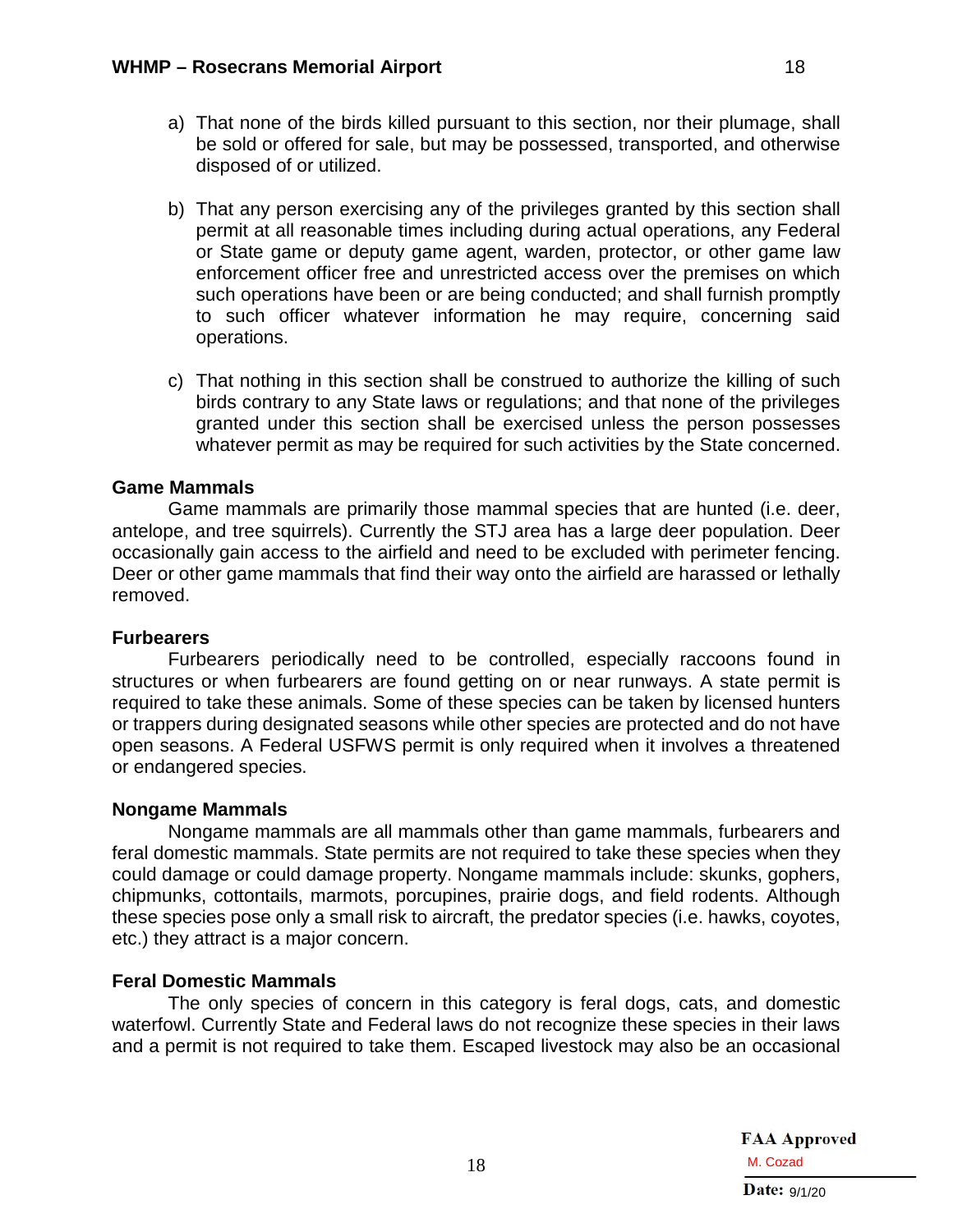hazard. These species are usually handled by the local Animal Control agency or county sheriff.

# <span id="page-19-0"></span>**Reptiles & Amphibians**

Reptiles and amphibians can be attractants to predator species. These species can be taken non-commercially without a permit provided they are not used for human consumption or scientific purposes.

## <span id="page-19-1"></span>**Threatened and Endangered Wildlife**

The Endangered Species Act of the U.S. (1966 and amendments, monitored by the USFWS) protects species potentially threatened with extinction. Specifically, this Act list animals and plants as endangered (any species or subspecies which is in danger of becoming an endangered species within the foreseeable future throughout or over a significant portion of its range). Once listed, these species cannot be taken or harassed without a special permit. If a significant hazard exists with a listed species that is jeopardizing air safety, USFWS and MDC will be contacted for assistance. Only personnel from these agencies or their agents (e.g., WS) can get a permit to alleviate a problem.

## <span id="page-19-2"></span>*Eagle Permits*

Eagles are protected under the Eagle Protections Act and require that their own permit, and are therefore, not included under the Migratory Bird Permit. If a significant hazard exists with a listed species that is jeopardizing air safety, USFWS and MDC will be contacted for assistance. USDA WS personnel have a permit (Appendix A) to harass eagles at STJ.

## *CFR 50 Part 22.23 Eagle Permits – Permits to take depredating eagles*

- a) *How do I apply for a permit?* You must submit applications for permits to take depredating bald or golden eagles to the appropriate Regional Director—Attention: Migratory Bird Permit Office. You can find addresses for the appropriate Regional Directors in 50 CFR 2.2. Your application must contain the information and certification required by §13.12(a) of this subchapter, and the following additional information:
	- 1) Species and number of eagles proposed to be taken;
	- 2) Location and description of property where taking is proposed;
	- 3) Inclusive dates for which permit is requested;
	- 4) Method of taking proposed;
	- 5) Kind and number of livestock or domestic animals owned by applicant;
	- 6) Kind and amount of alleged damaged; and
	- 7) Name, address, age, and business relationship with applicant of any person the applicant proposes to act for him as his agent in the taking of such eagles.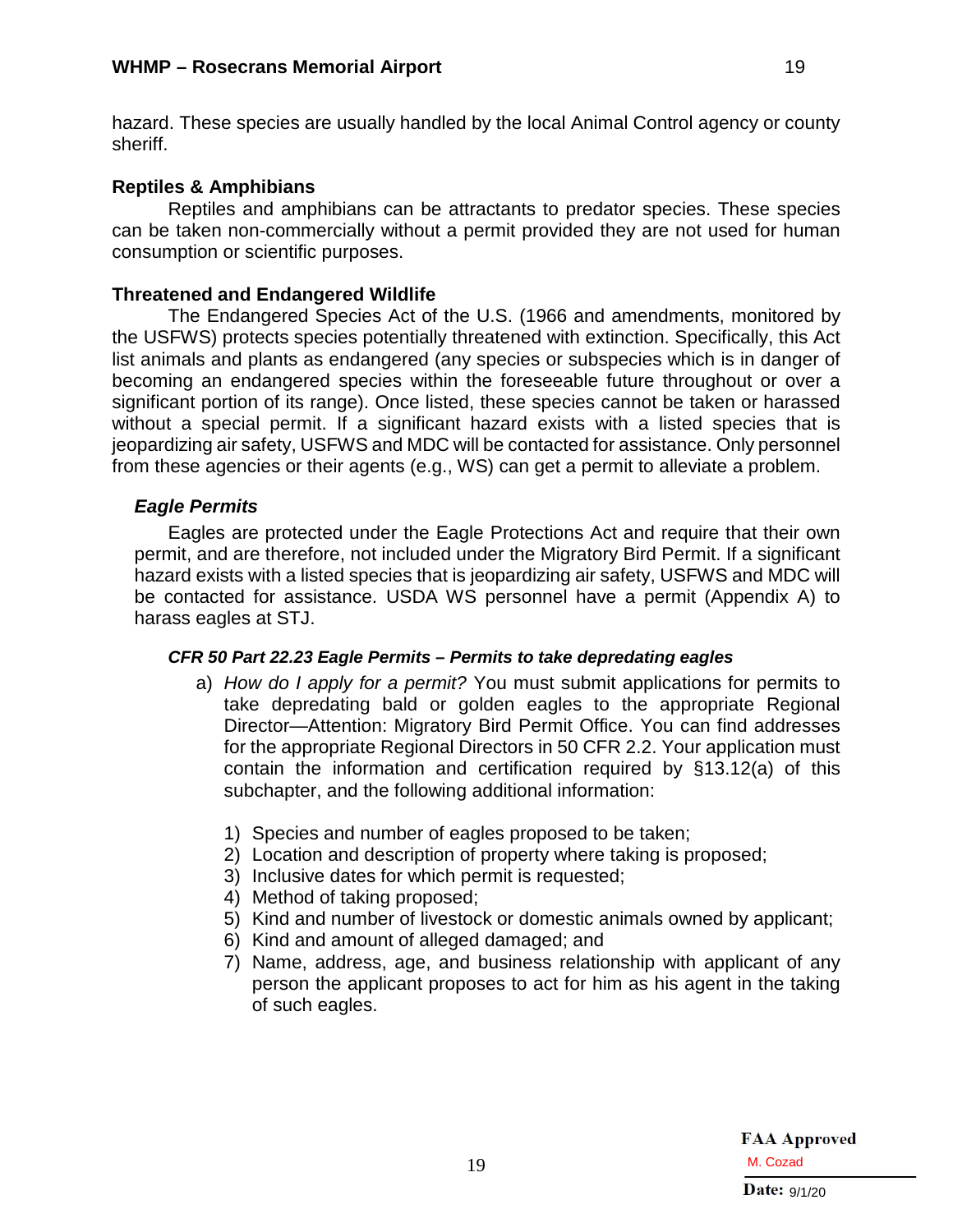- b) *What are the permit conditions?* In addition to the general conditions set forth in part 13 of this subchapter B, permits to take depredating bald or golden eagles shall be subject to the following conditions:
	- 1) Bald or golden eagles may be taken under permit by firearms, traps, or other suitable means except by poison or from aircraft;
	- 2) The taking of eagles under permit may be done only by the permittee or his agents named in the permit;
	- 3) Any eagle taken under authority of such permit will be promptly turned over to a Service agent or other game law enforcement officer designated in the permit; and
	- 4) In addition to any reporting requirement on a permit, you must submit a report of activities conducted under the permit to the appropriate Regional Director—Attention: Migratory Bird Permit Office within 10 days following completion of the taking operations or the expiration of the permit, whichever occurs first.
- c) *Issuance criteria.* The Director shall conduct an investigation and not issue a permit to take depredating bald or golden eagles unless he has determined that such taking is compatible with the preservation of the bald or golden eagle. In making such determination the Director shall consider the following:
	- 1) The direct or indirect effect which issuing such permit would be likely to have upon the wild population of bald or golden eagles;
	- 2) Whether there is evidence to show that bald or golden eagles have in fact become seriously injurious to wildlife or to agriculture or other interests in the particular locality to be covered by the permit, and the injury complained of is substantial; and
	- 3) Whether the only way to abate the damage caused by the bald or golden eagle is to take some or all of the offending birds.
- d) *Tenure of permits.* The tenure of any permit to take bald or golden eagles for depredation control purposes shall be that shown on the face thereof, and shall in no case be longer than 90 days from date of issue.

# <span id="page-20-0"></span>**Habitat conservation**

USFWS and MDC are responsible for species conservation and recovery plans. This includes the identifications of critical habitat when it is associated with the decline of a species. Habitat alterations and developments can be banned in areas where critical habitat has been designated or where such changes could conceivably result in the inadvertent take of an endangered species. Airport projects, however, may be completed with the appropriate mitigations measures. Consultation with the USFWS or MDC biologists will determine this.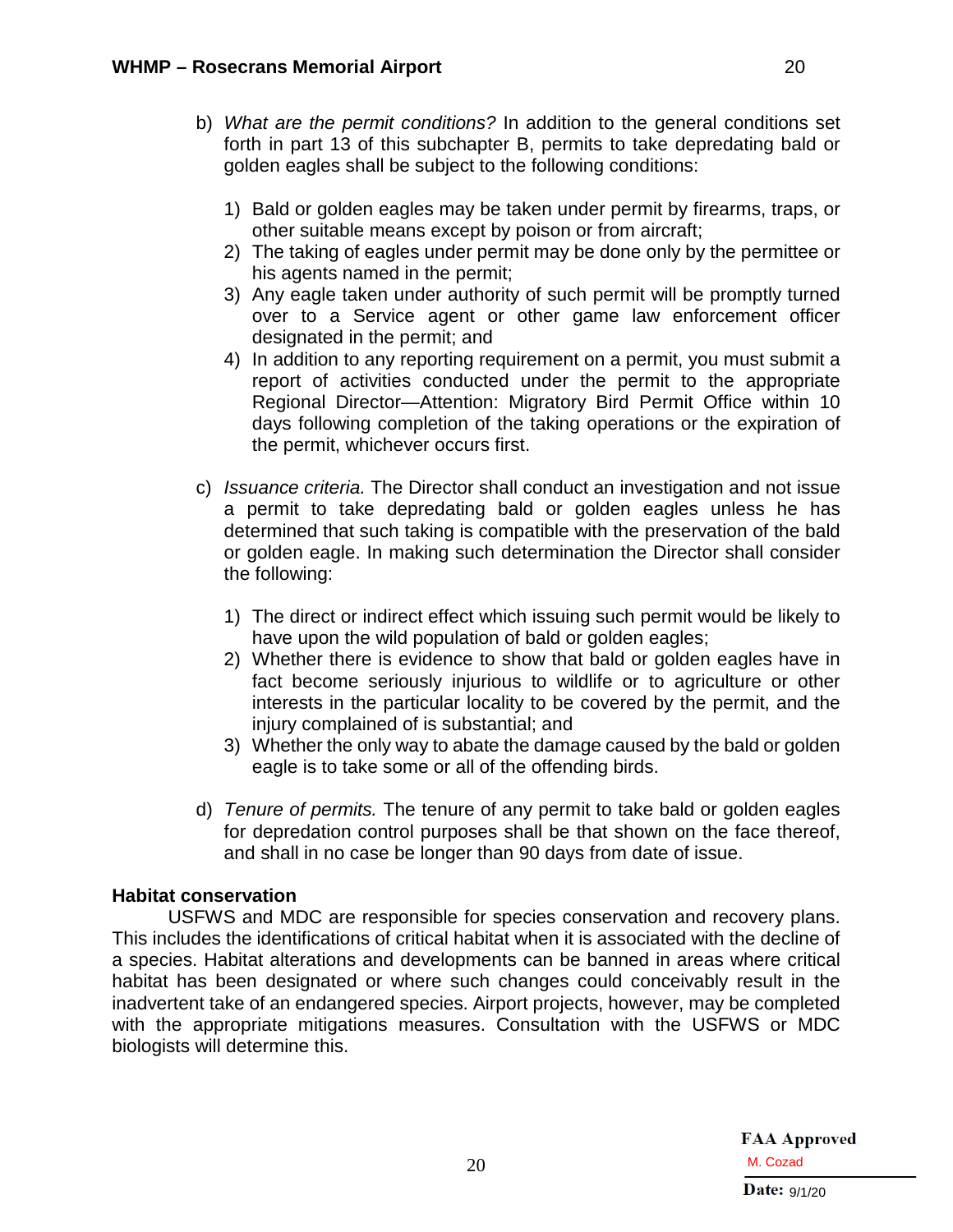<span id="page-21-0"></span>Wetland modification may require permits from various agencies such as the USFWS, U.S. Army Corps of Engineers (USCOE), MDC, and/or Missouri Department of Health, any of which may require mitigation before proceeding. In accordance with 40 CFR 1505.3, the FAA has outlined a series of procedures for mitigating major impacts resulting from project development.

# <span id="page-21-1"></span>**Endangered Species List**

The USFWS keeps a current listing of federally endangered, threatened and sensitive species that can be found on the internet at *http://www.fws.gov/endangered*. Wildlife control personnel at STJ need to be familiar with these species and their potential occurrence at the airport (Appendix). Some of these species, particularly bald eagles may present hazards to air traffic, and permits are required to harass them. In most cases, permits will not be given to lethally remove threatened and endangered species. STJ wildlife control personnel will be able to identify these species and will have the appropriate permits to haze them when necessary. Habitat critical to these species is also regulated by the USFWS and can have an effect on habitat modification plans to reduce wildlife hazards.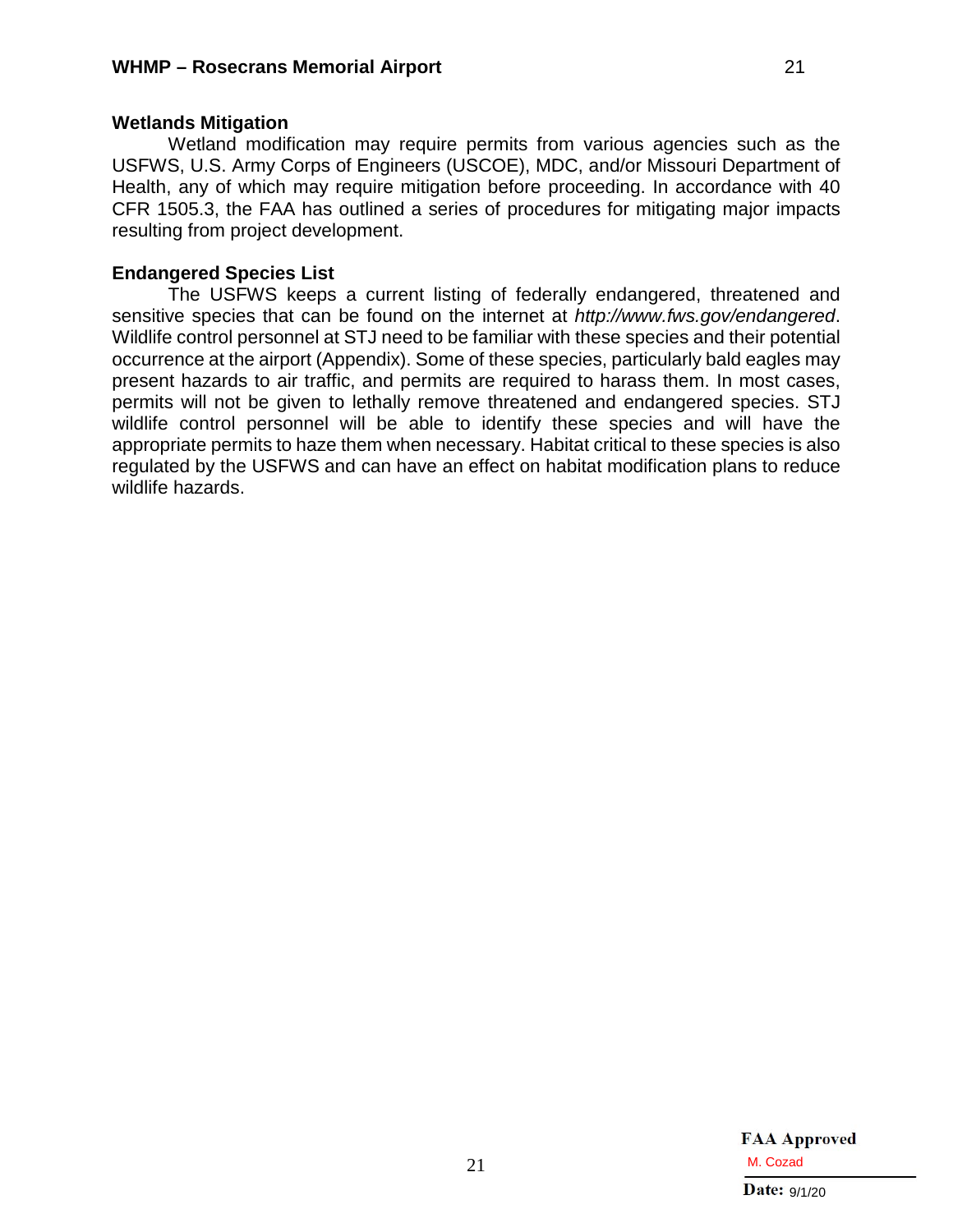# **SECTION E – IDENTIFICATION OF RESOURCES**

#### <span id="page-22-2"></span><span id="page-22-1"></span><span id="page-22-0"></span>**Personnel**

#### *Operations Department:*

The first line of defense against wildlife hazards at STJ will be the Airport Maintenance Specialists. These personnel are managed by the Airport Operations Manager. These individuals are primary in handling most wildlife situations that arise at the airport. The Operations and Maintenance staff participates in an annual training course by the USDA Wildlife Service that covers wildlife species, dangers, and control techniques. At times of full staffing, Operations Personnel are in the field 7 days a week from 0700-1530 local time. The Operations staff is on call and will respond to the airport if a wildlife situation required.

## <span id="page-22-3"></span>*USDA-APHIS-Wildlife Services:*

STJ currently enjoys via an ANG grant, an annual service contract with an on airfield staff member of USDA-APHIS-Wildlife Services. The services provided greatly contribute to the effectiveness of the WHMP. These services include but are not limited to:

- The removal of wildlife by lethal means, when necessary.
- The trapping and relocating of animals as determined necessary.
- Providing advice as to which course of action should be taken to mitigate a known wildlife hazard.
- Providing necessary training to airport employees regarding the issue of wildlife identification and hazard management.

## <span id="page-22-4"></span>*City of St. Joseph Animal Control:*

The City Animal Control division will be utilized by STJ to provide assistance in the removal of certain animals, both wild and domestic, that fall outside the scope of Wildlife Services or in the event Wildlife Services cannot respond.

## <span id="page-22-5"></span>**Inspections**

As described in the Airport Certification Manual, STJ conducts an airport safety self-inspection daily, seven days a week. During these inspections, the Operations Staff gives close attention to any wildlife problem observed on or near the airfield and takes appropriate action as necessary.

Operations personnel will respond to the airfield immediately to mitigate any wildlife hazards that arise and are observed by others such as pilots, ATCT, ANG, etc.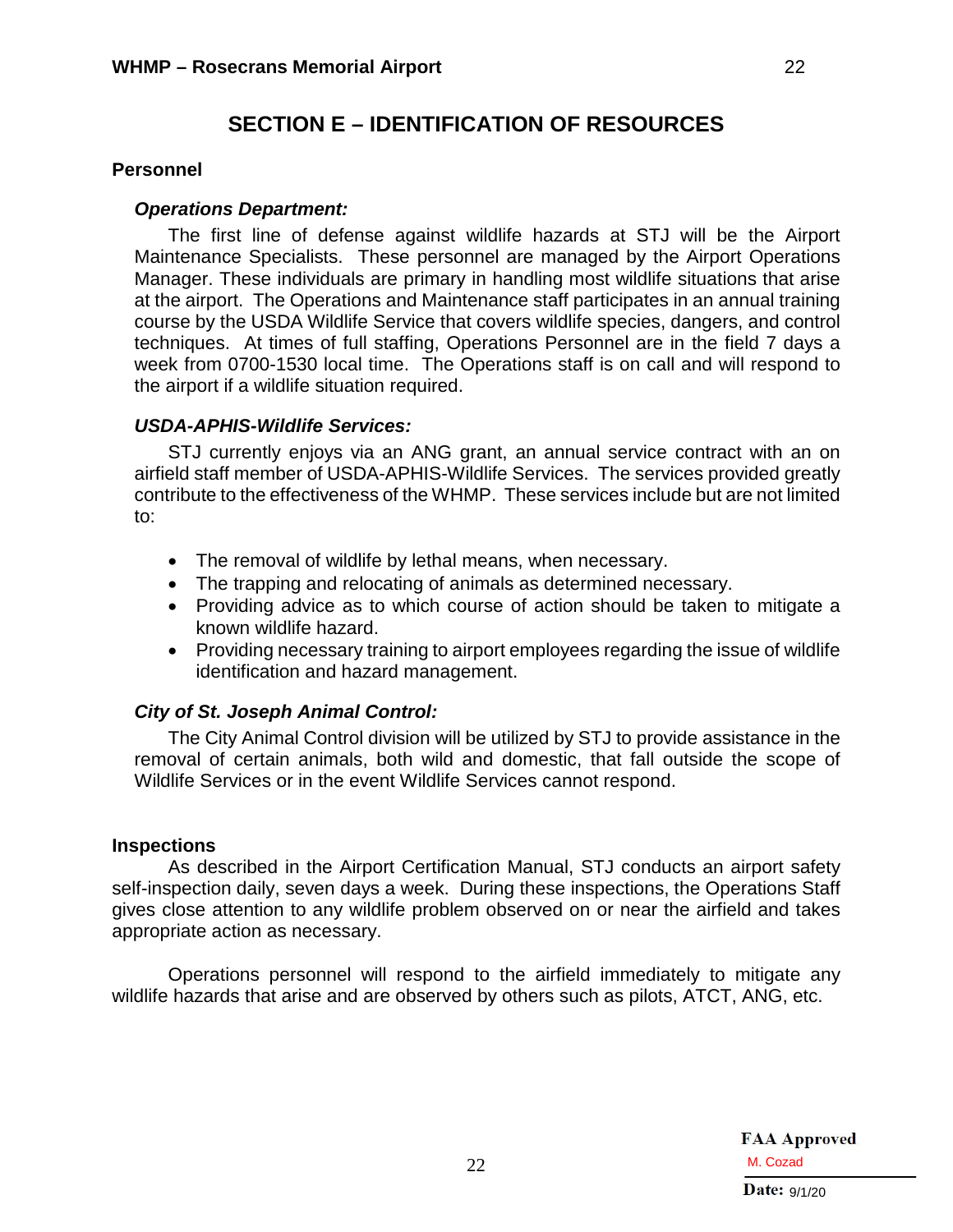## <span id="page-23-0"></span>**Equipment**

All of the personnel listed above, with the exception of Animal Control have access to special purpose vehicles which have equipped with two way radios, lights, and capabilities to operate on the airfield. All personnel have the training required to operate these vehicles on the airfield. If Animal Control is required on the field, they shall be escorted by STJ staff qualified to operate on the airfield movement areas. USDA has their own vehicle, equipment, two way radios and are movement area trained.

# <span id="page-23-1"></span>**Supplies**

The airport has purchased and maintains an inventory of supplies that may be utilized by the personnel who respond to wildlife situations.

These supplies include:

- Pistol launchers
- Propane Cannons
- Bird Bombers/Bangers
- Bird Whistlers/Screamers
- 12-gauge Shotgun
- **Assorted Shotgun Shells**
- Binoculars
- Field Guides Birds of Eastern and Central North America
- Latex Gloves
- Bird Strike Kit and Forms
- Shovels
- Recognition Aides of any federally listed or proposed threatened or endangered species to provide description and aid in recognition and avoidance of any harassment and/or removal.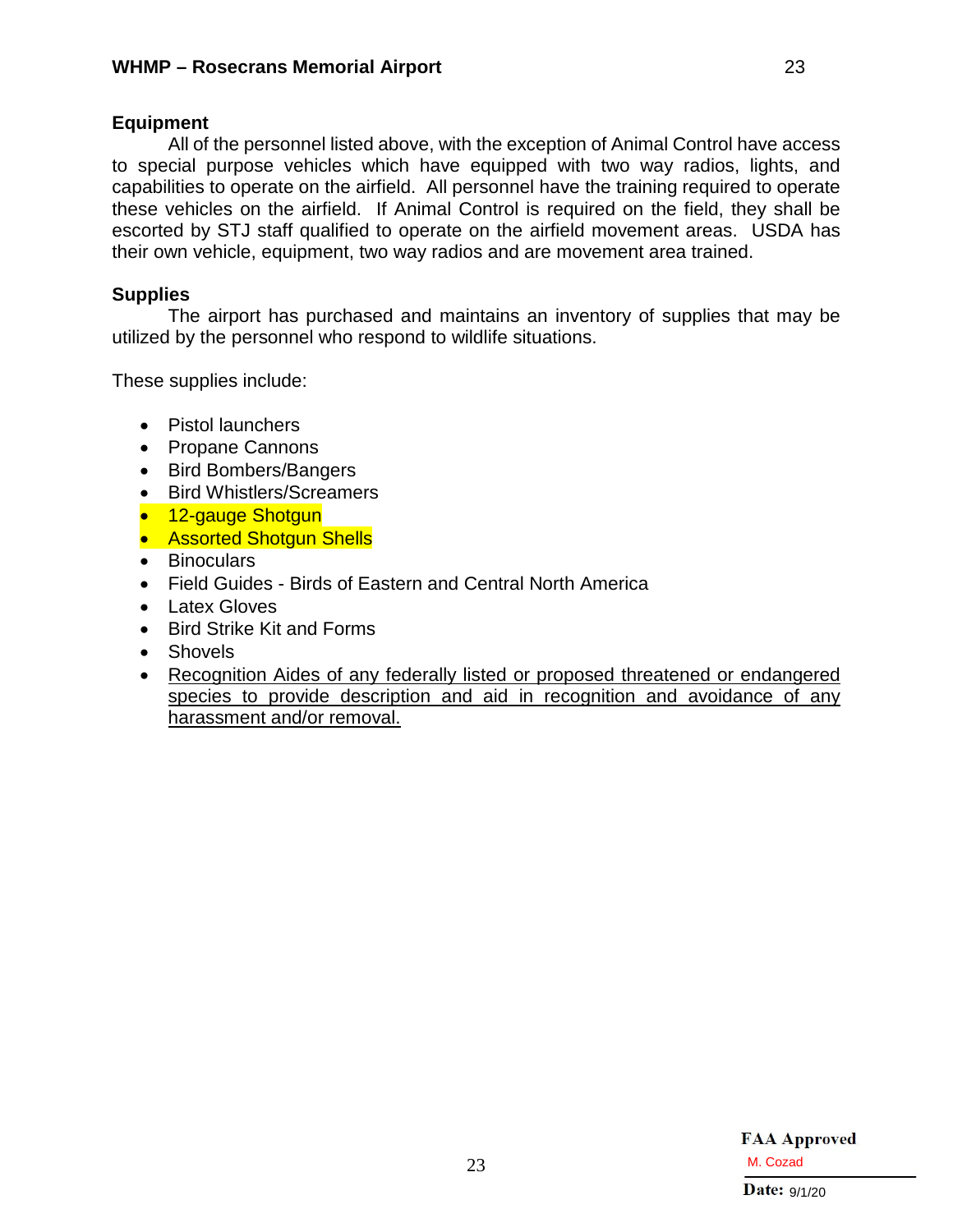# **SECTION F – AIR CARRIER OPERATIONS**

#### <span id="page-24-1"></span><span id="page-24-0"></span>**Airport Certification**

Rosecrans Memorial Airport is a Class IV Airport as determined by Code of Federal Regulation 14, Part 139. Category IV airports serve Unscheduled Large Air Carriers which limits air carrier operations on the airfield. A 24 hour prior permission is required (PPR) for all air carrier operations in excess of 30 seats that wish to operate to/from STJ. STJ currently averages less than 15 air carrier operations per year.

Regardless of the passengers or nature of the flight, air carrier operations are typically scheduled days in advance and receive special attention when they arrive. A sweep of the runways, including all runway safety areas, is conducted by Airport Operations. During these inspections, the inspector is very conscious and wary of potential dangers, including any wildlife threats. If a wildlife hazard is noticed on or near the airport prior to or during an air carrier operation, Airport Operations will immediately notify the Control Tower via Ground Radio Frequency or telephone while simultaneously taking action to deter and mitigate the wildlife threat.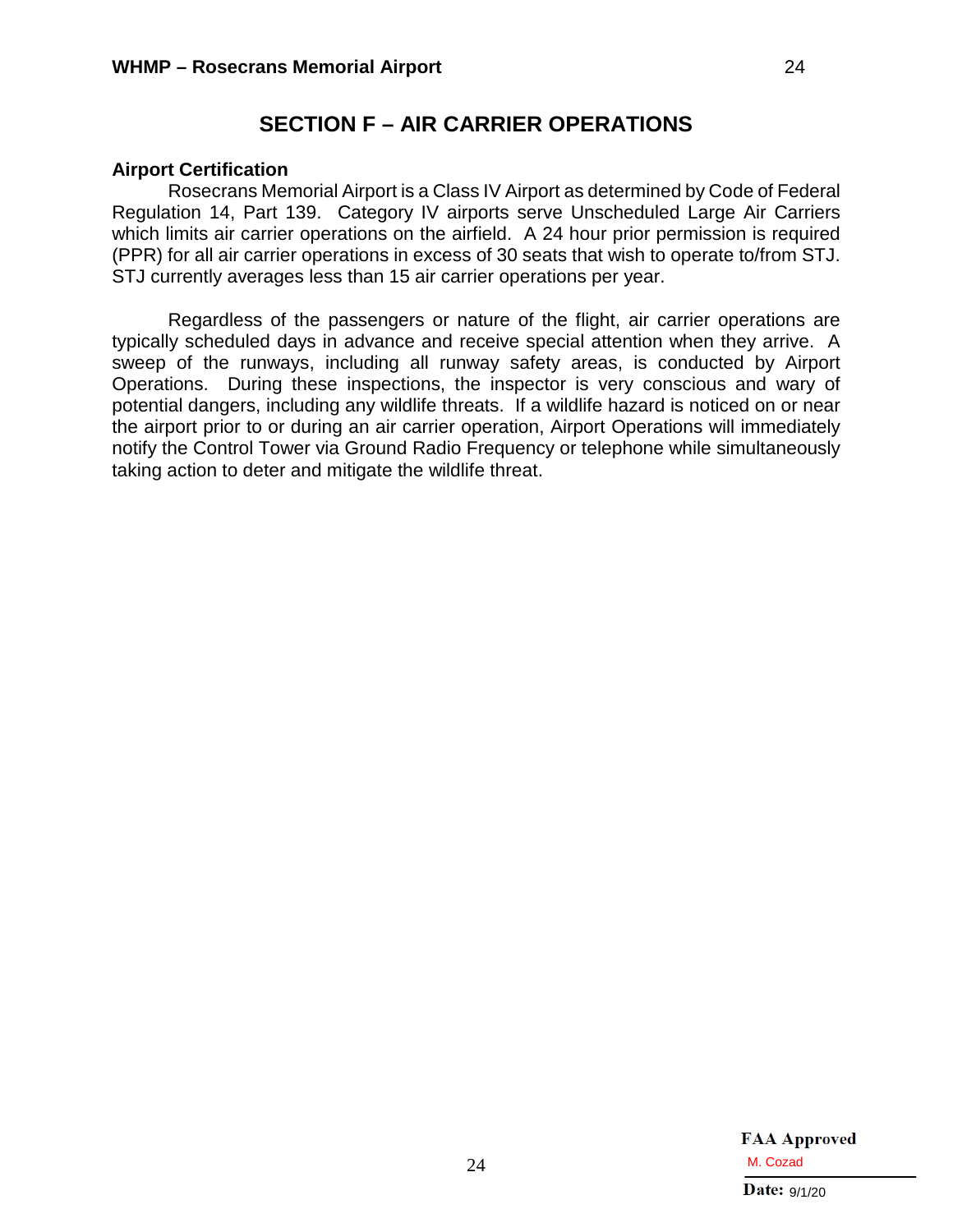# **SECTION G – WILDLIFE ACTIVITY REPORTING**

## <span id="page-25-1"></span><span id="page-25-0"></span>**Wildlife Reports**

Realizing the need for a constant, day-to-day reporting system, STJ has utilized a simple reporting system utilized by all Operations Staff. The General Wildlife Observation Form for recording and reporting all observed wildlife activity that occurs in the vicinity of the airport. This form is in a table format allowing the person reporting to document certain details of each observed wildlife event at STJ including:

- Observer's initials
- Date
- Time
- Location
- Wildlife species
- Number of wildlife observed
- Weather conditions
- Harassment methods and results
- Whether or not the observed event was on the Airport Operations Area (AOA).

A copy of a completed form is submitted to the USDA-APHIS-Wildlife Service biologist for review and utilized to determine priorities and resource allocation. The events are logged on the General Wildlife Observation Form are either observed by the Operations and Maintenance Personnel firsthand, or entered by the Operations Manager as reported by another entity. In this manner, valuable feedback is obtained by Airport Management and all other parties as to the effectiveness of the WHMP, or as to any new threats and wildlife behavior patterns that have arisen that may necessitate further action.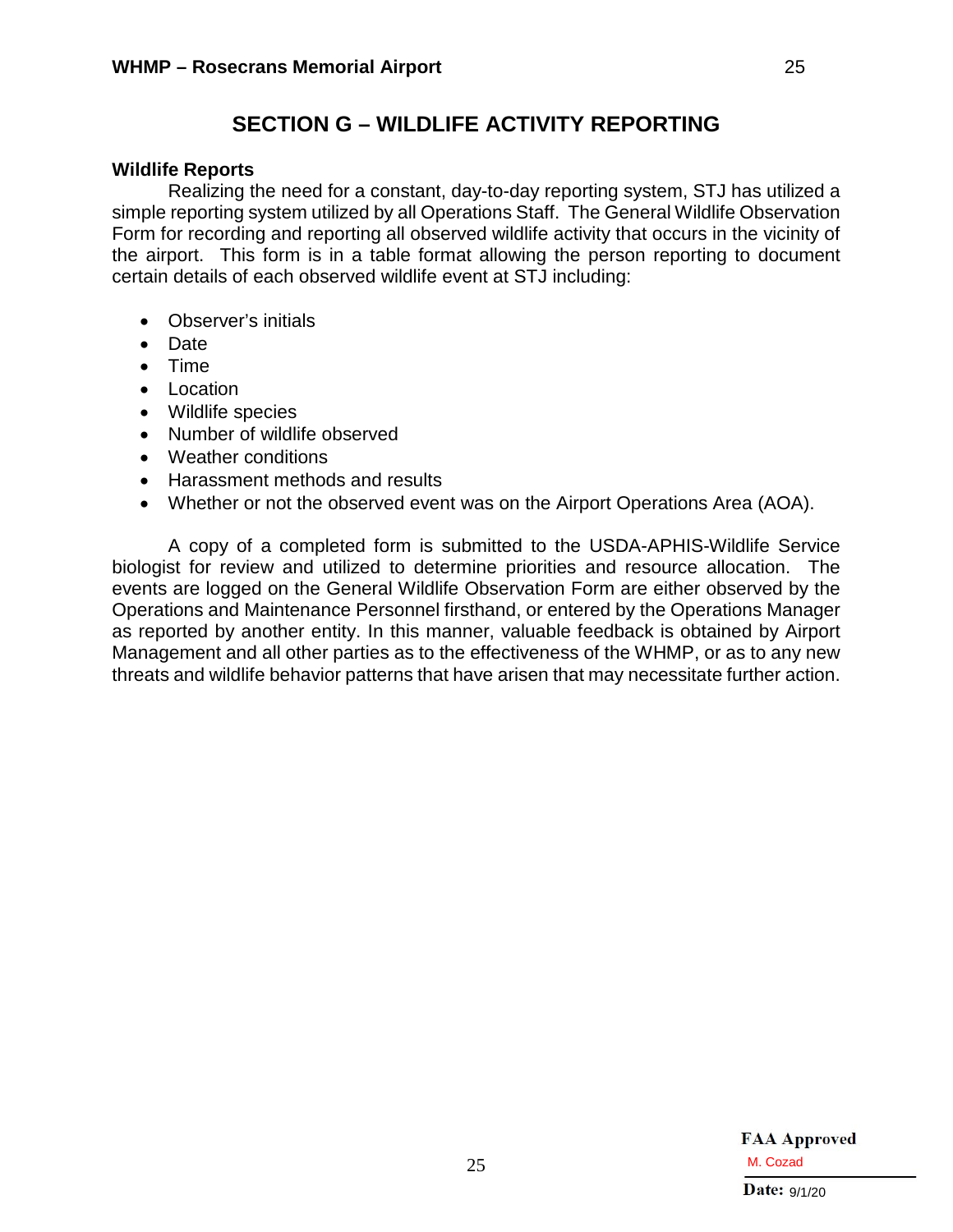# **SECTION H – WILDLIFE TRAINING PROGRAM**

## <span id="page-26-1"></span><span id="page-26-0"></span>**Annual Training**

Annual wildlife training is administered by a USDA-APHIS-Wildlife Services Biologist at the STJ facility. Personnel trained include STJ management and Operations and Maintenance employees.

In accordance with FAA Advisory Circular 150/5200-36, current edition a curriculum will be followed that includes the following subjects:

- General Survey of Wildlife Hazards to Aviation
- Review of Wildlife Strikes, Control Actions, and Observations at airport over the previous 12 months.
- Review of the Wildlife Hazard Assessment
- Wildlife Identification (Bird and Mammal)
- Pyrotechnic Training
- Training with emphasis on recognition and identification of any/all wildlife listed Federally as endangered, threatened and/or protected.
- Any other training required by local, state, or federal regulations.

The Airport Manager will be responsible for coordinating USDA-APHIS-Wildlife Service's Training to provide initial training to new employees. Subsequent annual training will be conducted by the USDA Biologist as required by the FAA.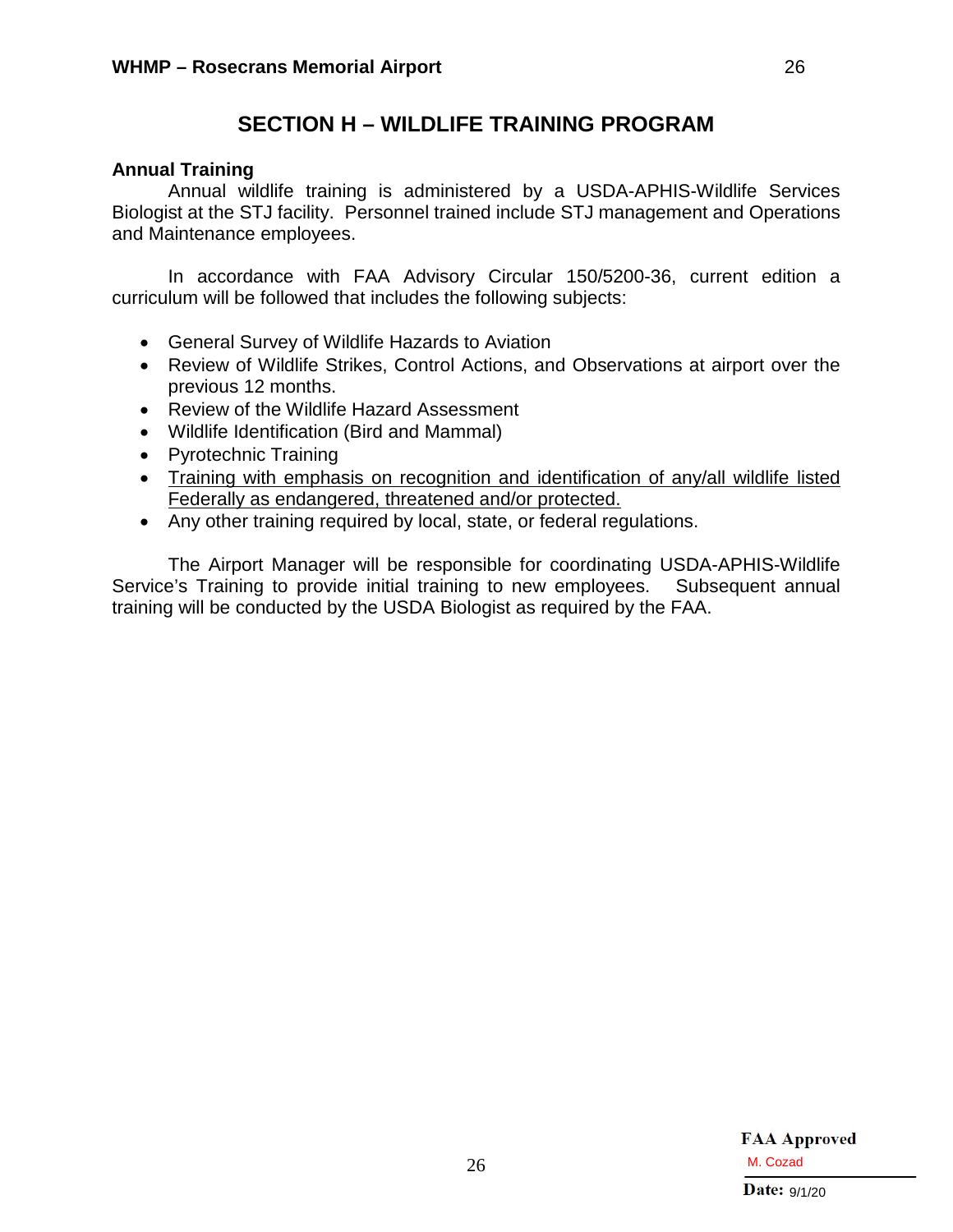# **SECTION I – WHMP ANNUAL REVIEW**

<span id="page-27-0"></span>The WHMP will be reviewed and evaluated every 12 consecutive calendar months during the annual training conducted by a qualified wildlife damage management biologist. In addition, a review of the WHMP will be conducted following an event described in Part 139.337(b)(1), (b)(2) or (b)(3), which includes:

- 1) An air carrier aircraft experiences multiple wildlife strikes.
- 2) An air carrier aircraft experiences substantial damage from striking wildlife.
- 3) An air carrier aircraft experiences an engine ingestion of wildlife.

The review and evaluation of the WHMP will include the following:

- 1) The WHMP's effectiveness in dealing with known wildlife hazards on the airport and in the airport's vicinity.
- 2) Aspects of the wildlife hazards described in the Wildlife Hazard Assessment that should be reevaluated.

27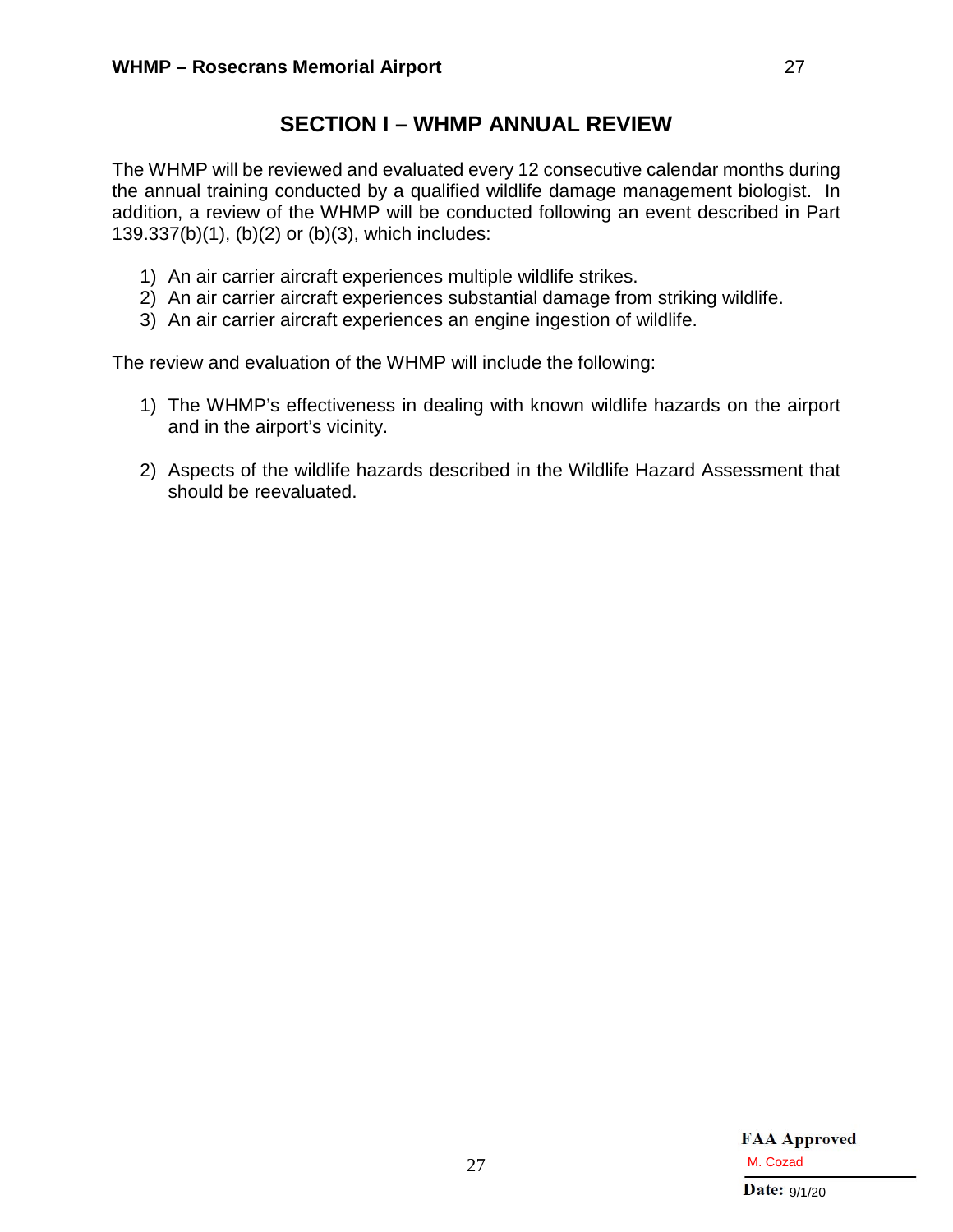# <span id="page-28-0"></span>**APPENDIX A – PERMITS**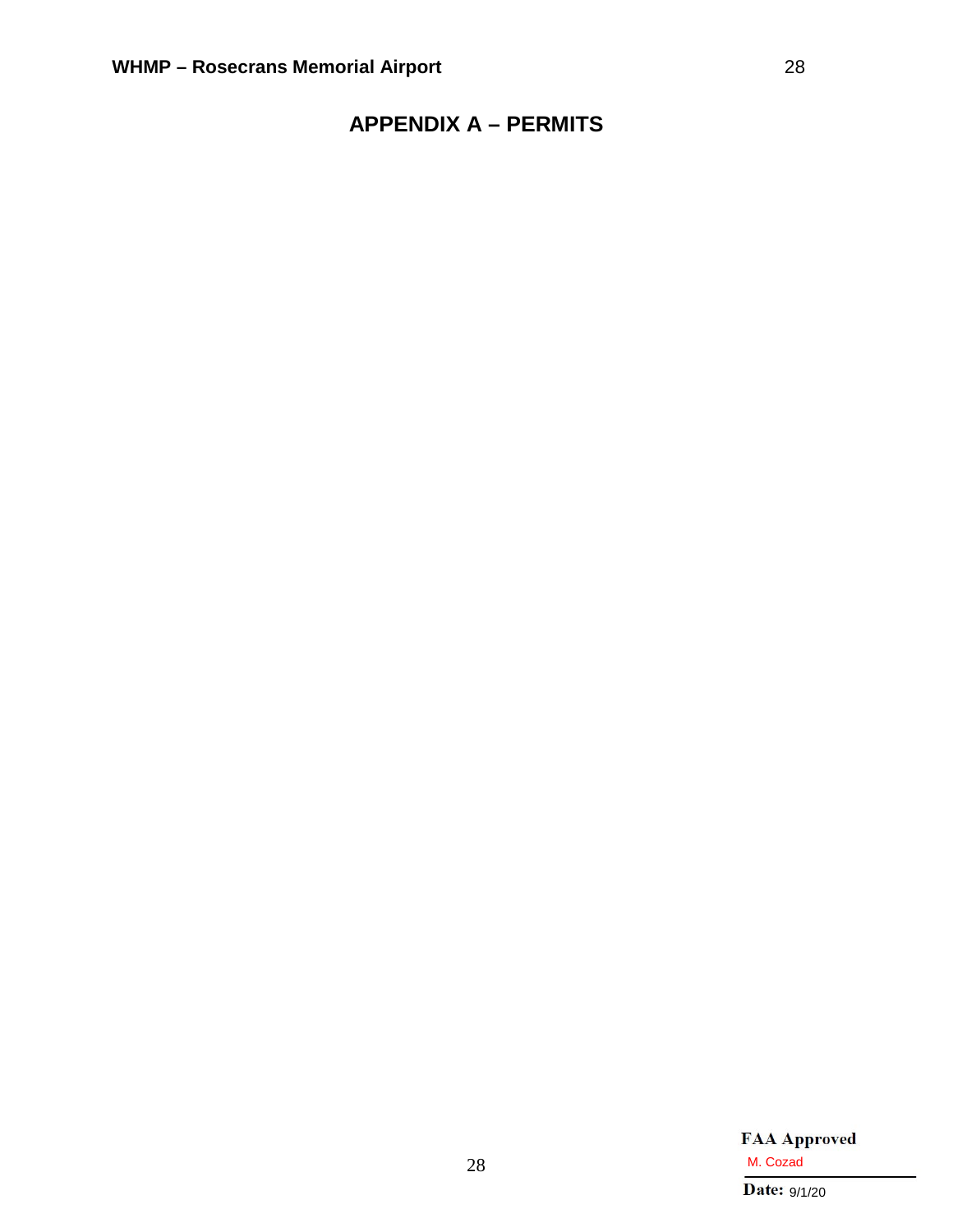# **APPENDIX B – ENDANGERED AND THREATENED SPECIES**

#### <span id="page-29-1"></span><span id="page-29-0"></span>**Whooping Crane**

The whooping crane is the tallest North American bird. Males, which may approach 1.5 meters in height, are larger than females. Adults are snowy white except for black primary feathers on the wings and a bare red face and crown. The bill is a dark olive-gray, which becomes lighter during the breeding season. The eyes are yellow and the legs and feet are gray-black. Immature cranes are a reddish cinnamon color that results in a mottled appearance as the white feather bases extend. The juvenile plumage is gradually replaced through the winter months and becomes predominantly white by the following spring as the dark red crown and face appear. Yearlings achieve the typical adult appearance by late in their second summer or fall. The life span is estimated to be 22 to 24 years in the wild. Whooping cranes are omnivorous feeders. They feed on insects, frogs, rodents, small birds, minnows, and berries in the summer. In the winter, they focus on predominantly animal foods, especially blue crabs and clams. They also, forage for acorns, snails, crayfish and insects in upland area



29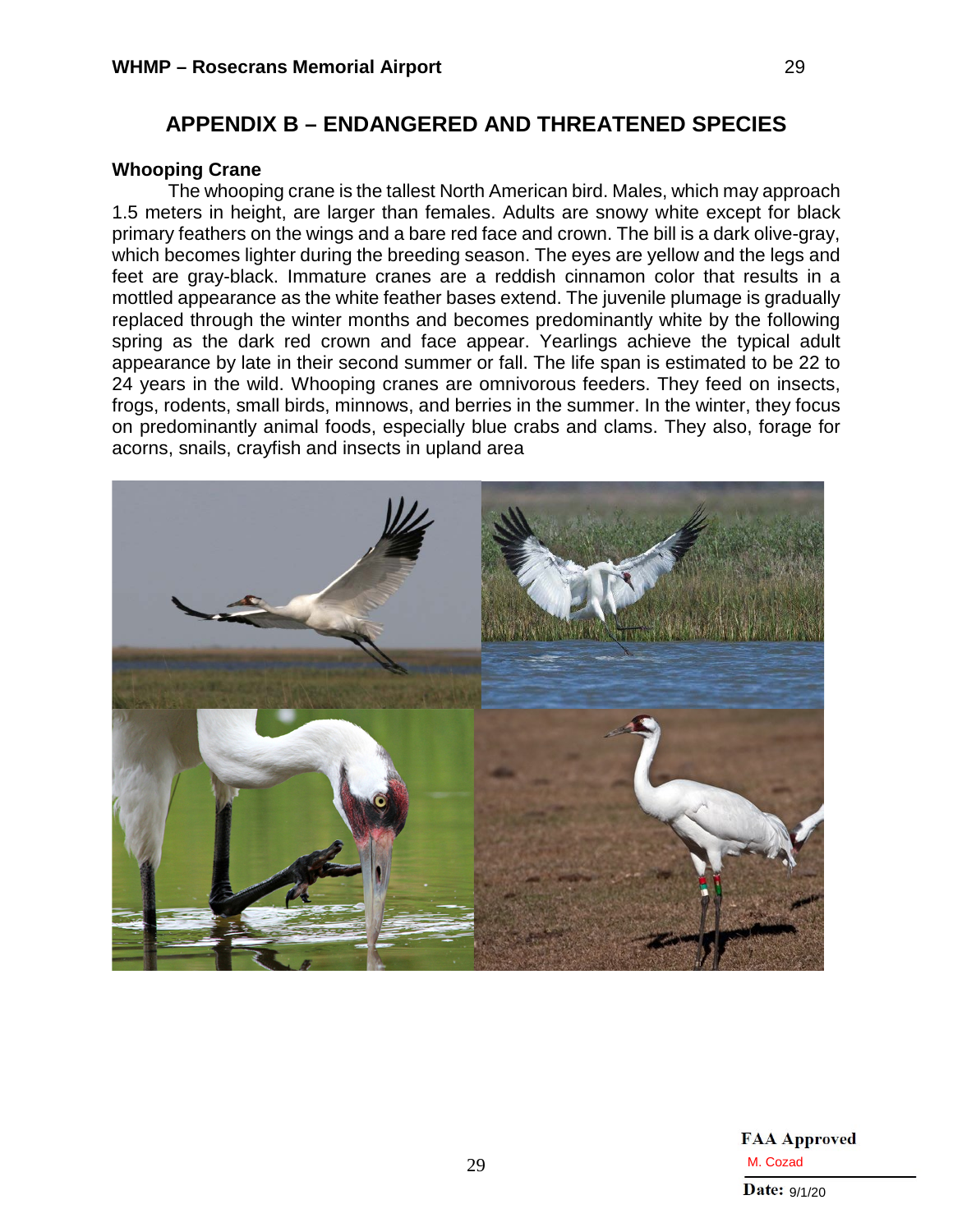# <span id="page-30-0"></span>**Piping Plover**

Piping plovers *(Charadrius melodus)* are small shorebirds approximately seven inches long with sand-colored plumage on their backs and crown and white underparts. Breeding birds have a single black breastband, a black bar across the forehead, bright orange legs and bill, and a black tip on the bill. During winter, the birds lose the black bands, the legs fade to pale yellow, and the bill becomes mostly black.

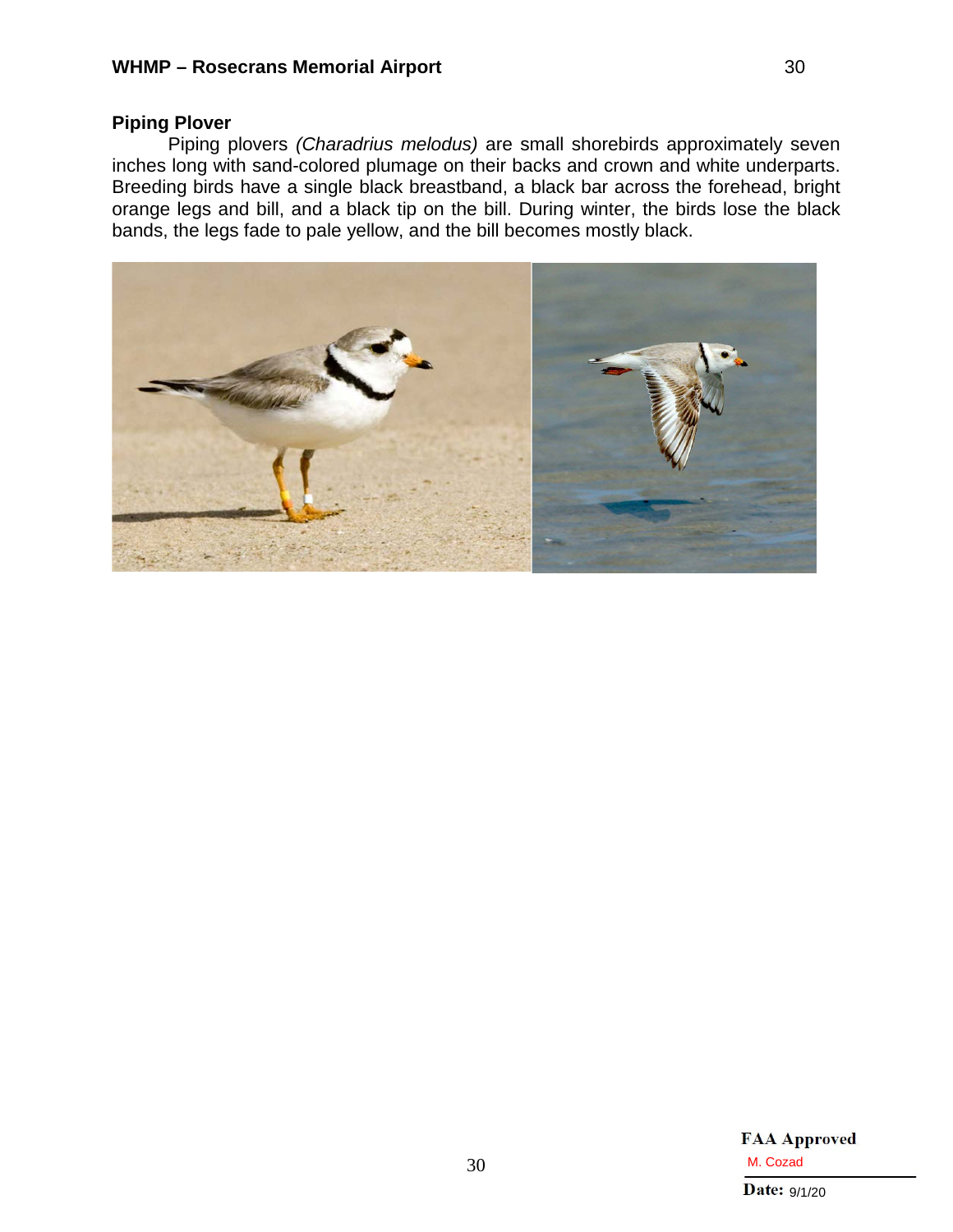#### <span id="page-31-0"></span>**Least Tern**

This 8 to 9 inch birds have a black "crown" on their head, a snowy whiter underside and forehead, grayish back and wings, orange legs, and a yellow bill with a black tip.From late April to August, terns use barren to sparsely vegetated sandbars along rivers, sand and gravel pits, or lake and reservoir shorelines. The terns nest in a shallow hole scraped in an open sandy area, gravelly patch, or exposed flat. They nest in small colonies. The chicks leave the nest only a few days after hatching, but the adults continue to care for them, leading them to shelter in nearby grasses and bringing them food. The terns hover over and dive into standing or flowing water to catch small fish.